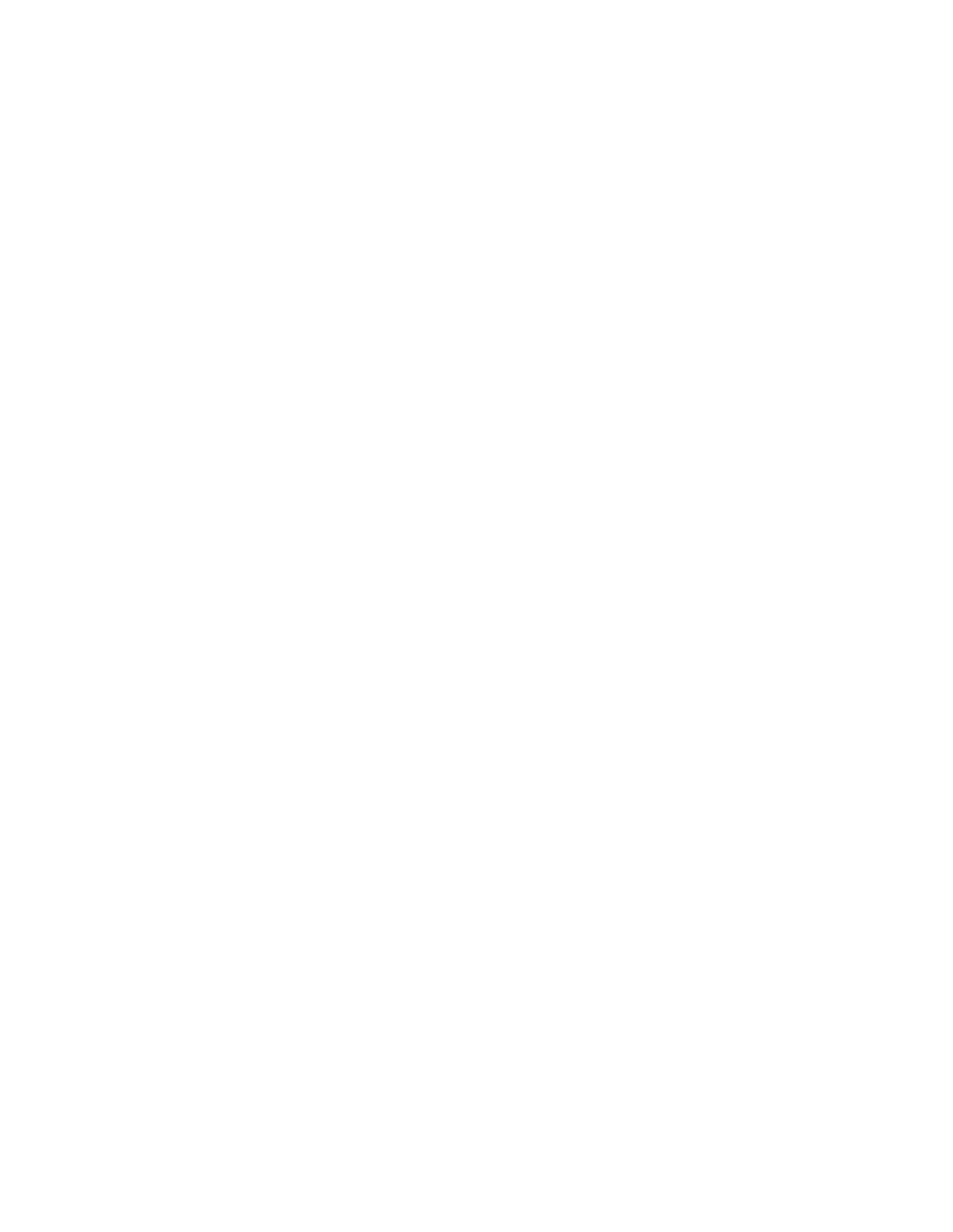# **Table of contents**

| Relationship between Women and Land and Status of Women14          |  |
|--------------------------------------------------------------------|--|
|                                                                    |  |
|                                                                    |  |
|                                                                    |  |
|                                                                    |  |
|                                                                    |  |
|                                                                    |  |
|                                                                    |  |
| Violence Against Women in Connection with Women's Claim to Land 23 |  |
|                                                                    |  |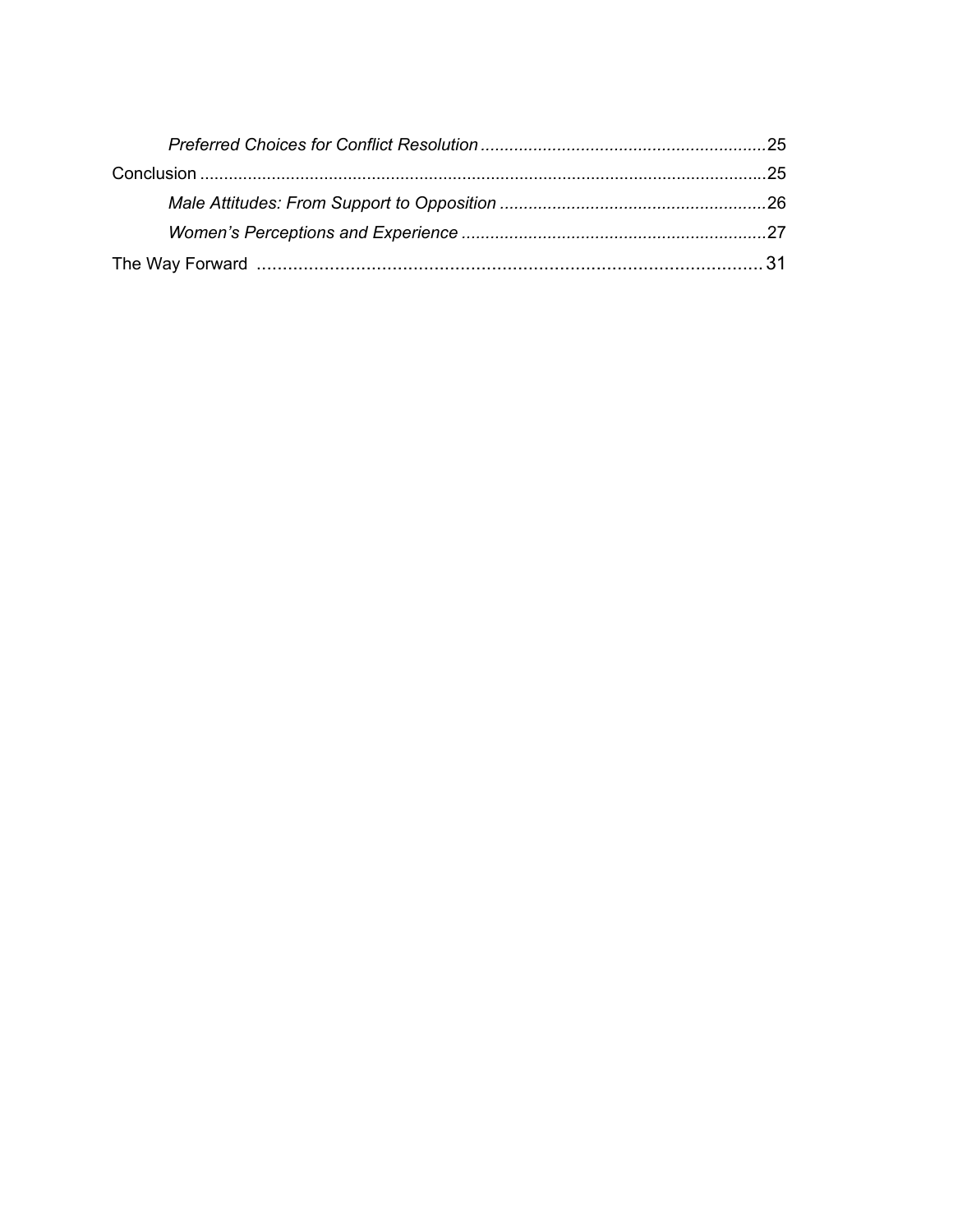#### **Acknowledgements**

The SDPI team extends its gratitude to all the colleagues and team members whose extensive support and hard work made the study on Women's Land Rights possible. The research team included Dr.Saba Gul Khattak, Nazish Brohi, Kiran Habib, Shahbaz Bokhari and Wajiha Anwar. Nausheen Ahmad, Parkha Khilji, Batish Mehmood, Ahmed Salim, Aimal Khan, Salim Shah and Mehnaz Ajmal Paracha facilitated different aspects of the program. The names of the field team members who conducted fieldwork in different districts are as follows:

#### **Multan**

Ehsanullah, Khaula Shafique, Qudsia Rehman, Sadia Baloch, Zia ur Rehman and Kiran Habib.

#### **Lahore**

Khaula Shafique, Zia ur Rehman, Kiran Habib and Shahbaz Bokhari.

#### **Nushki**

Halima Baloch, Khair Bakhsh Baloch, Rabia Baloch, Zia ur Rehman and Kiran Habib.

#### **Swat**

Ehsanullah, Sarwat Javed, Zainab Khan, Zia ur Rehman, Salim Shah and Kiran Habib.

#### **Swabi**

Mehnaz Ajmal Paracha, Salim Shah and Zainab Khan.

#### **Gwadar**

Husna Ali, Abdul Hameed, Rabia Baloch and Muhummad Yaqoob

#### **Hyderabad**

Sadia Baloch, Zia-ur-Rehman, Shahbaz Bokhari and Seema Jokhio.

#### **Khairpur**

Nida Shah, Zia-ur-Rehman and Mehnaz Mangi

We are grateful to all the respondents and interviewees who provided us with their valuable input on the issue of women's land rights.

We are also grateful to Action Aid, IFAD and IDRC for financing this project and extending their support at various stages of the project.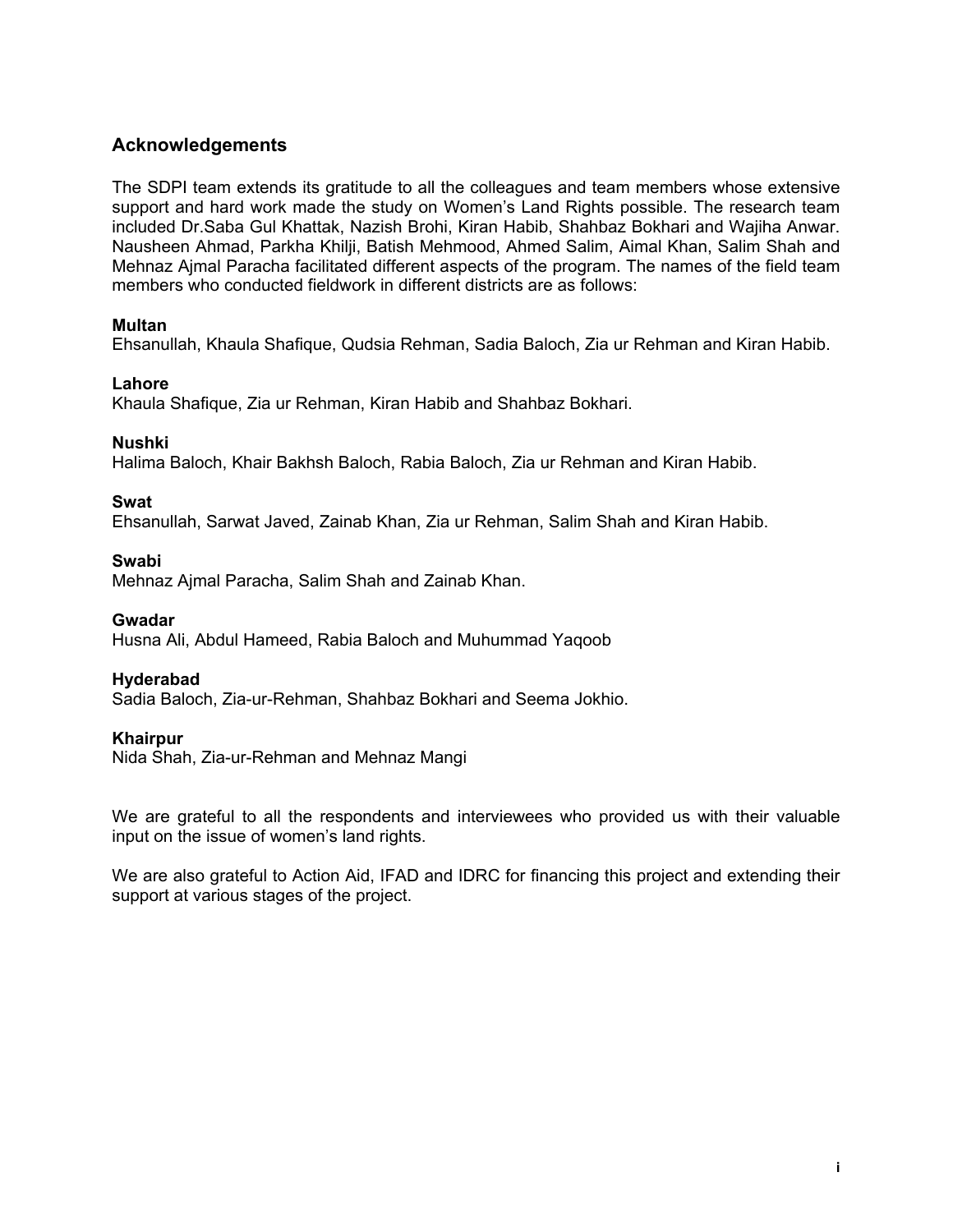# **About the Project**

Women's land ownership and control have important connections with their empowerment in Pakistan's agricultural context. However, the link between these has largely remained unexplored; and there has been negligible research to determine how many women own or control land in Pakistan. SDPI carried out a multiple part research to fill this knowledge gap and to examine the causality behind women's land ownership and empowerment. This research focuses on women's rights vis-à-vis the inheritance framework of private agrarian land; it does not encompass private residential or commercial property, neither does it cover other possible means of land acquisition by women like purchase or gift.

The research spans rural areas across all four provinces of Pakistan, drawing on national laws, existing policies, literature review and field work. The qualitative data has been gathered through interviews, surveys, focus group discussions, life histories, narratives and case studies.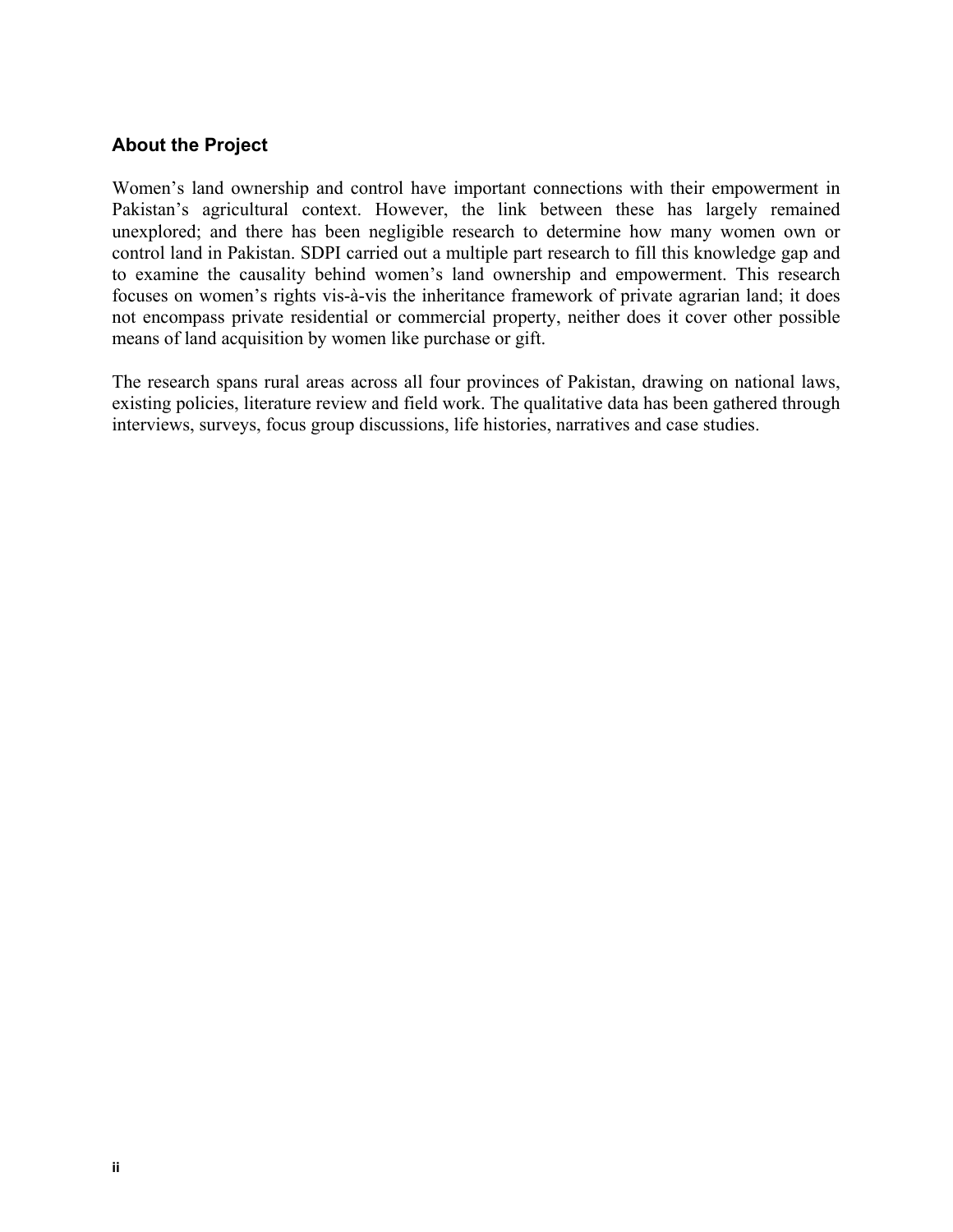# **Women's Land Rights in Pakistan: Consolidated Research Findings**

#### **Introduction**

There is no knowledge in Pakistan about how many women own land and how many control land. With the understanding that deprivation from and unequal opportunity to land ownership is a structural and systemic gender barrier, that is both, the cause and effect of women's marginalization, this research examines the causality behind women's landlessness, poverty and status.

This report is based on pioneering research in the area of women's land rights; as such, it attempts to span an array of issues that touch both the technical/policy and political aspects of the issues involved. It contains analyses from different field sites across the four provinces of Pakistan and also captures different geographical zones, given that agricultural land value increases or decreases depending upon arable or non-arable land. The research explores women's landlessness, both the process and the outcome, and systemic barriers in place. Simultaneously, it explores the conditions under which the system provides 'opportunities' to women to own as well as exercise control over land.

#### **Justification**

Land is the single most important source of security against poverty in rural Pakistan. In the country, agriculture accounts for 42 % of full time employment and 23% of GDP. 60% of Pakistan's population lives in rural areas and 67.5% of the rural population depends on agriculture for sustenance.<sup>1</sup> However, landownership is highly skewed in Pakistan. Based on HIES 2001-02 data, approximately 10.36% of the rural population is landless; 32.67 % owns under 1 hectare of land; 0.046% owns between 1 and 2 hectare of land; only 0.0309% owns 2-3 hectares of land while only 0.0293% owns 5 or more hectares of land. This means that a large majority of rural households do not own land at all or do not own enough for subsistence. Approximately 1% households own subsistence and above land holdings. This implies that rural poverty is extremely high.<sup>2</sup> In fact, almost 57% households are involved in non-agricultural work in order to survive. Given this situation, looking at women's ownership, access and control over land is a critical area for investigation if any progress is to be achieved to ensure social protection.

Land defines social status and political power in local contexts, and it structures relationships both within and outside the household. Land is a productive asset in that it creates wealth and

 $\overline{a}$ 1 (source: Pakistan Economic Survey 2004-5, Government of Pakistan)

<span id="page-6-1"></span><span id="page-6-0"></span><sup>2</sup> For details, see Talat Anwar, Sarfraz A. Qureshi and Hammad Ali, Landlessness and Rural Poverty in Pakistan, available on

http://www.pide.org.pk/pdf/psde20AGM/Landlessness%20and%20Rural%20Poverty%20in%20Pakistan.pdf (accessed 20 May 2008).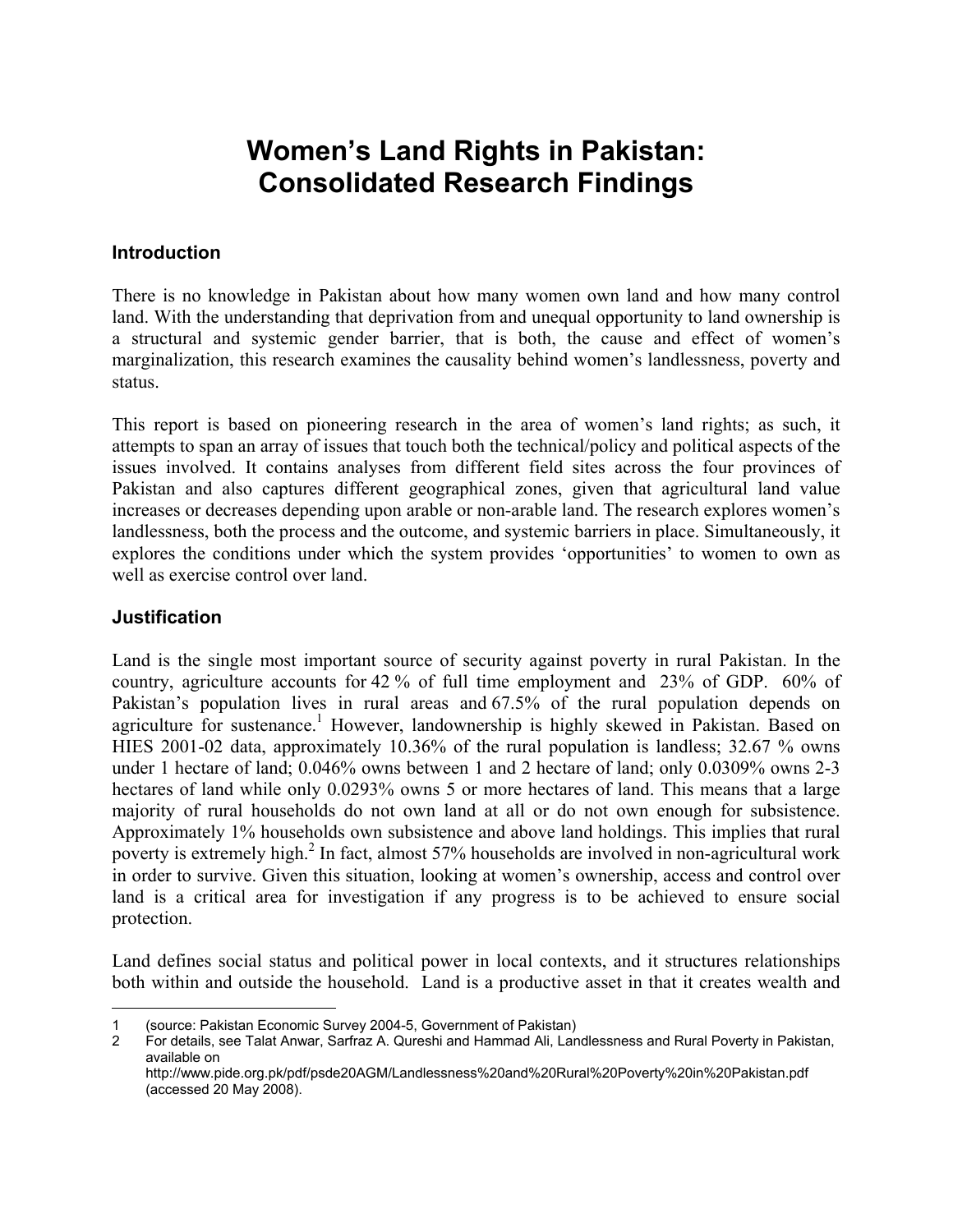sustains livelihoods. Unequal command over property, arguably, is the most severe form of inequality between men and women today.

Without secure access to land and means of production, the paradigm of daily survival compels the poor, due to circumstances beyond their control or influence, to live within short-term horizons that degrade resources and fuel a downward spiral of poverty. Poverty is thus exacerbated and entrenched by the unequal power relations that the poor experience in their daily lives.

In the face of overwhelming evidence of the power of land in agrarian countries like Pakistan, the right to and control of land by women has not merited attention. Despite the investments made for 'gender balancing' and women's 'empowerment', employment is taken as 'the' principle measure of women's economic status, ignoring that economic status of men and households is measured through property ownership and control. Development focus for women seems to have been primarily on employment, education and health. It's obviously not enough. Over and above the fear of eviction which women experience as members of families whose housing lacks secure tenure, they are also subject to the insecurity of tenure in case of divorce or widowhood.

AnIFAD report<sup>3</sup> notes that it is easier to shift education, health and non-farm assets to women rather than give them land rights, because giving these will improve well being and welfare, whereas giving land would mean giving power. The impact on social, economic and political power can be almost immediate. Benefits of land are direct such as control of produce, indirect like access to credit and structural like change in gender relations within families. Agarwal, in her seminal work on land rights for women in South Asia posits that supporting women's legitimate share in landed property can prove to be the single most critical entry point for women's empowerment in South Asia.

# **Context**

Historically, in subsistence production systems, land was not formally owned, but usage rights were vested in men and women who produced food for their kin. With formal land ownership, especially titling of land, the predominant pattern of men controlling the allocation of land and this right being passed from father to son led to the current ownership pattern.

With the decline of subsistence farming and increased cash cropping and larger land holdings, the emotional and spiritual connection to land (that allowed communal ownership) has been outstripped by its monetized value, and has increasingly come to be seen as capital. There is a plethora of research that shows poverty to be inversely correlated to land ownership<sup>[4](#page-7-1)</sup>, so it could be inferred that women's lack of equal property rights could be a cause of feminization of poverty. Whereas there are significant variations between regions, it can be generally observed that women's access to land is mediated by men - tied with her role as a daughter, sister, wife or mother. Because of the derivative character of these rights, access to land depends on a woman's

 $\overline{a}$ 3 Rural Poverty Report 2001: The Challenge of Ending Rural Poverty. Oxford University Press, IFAD 2001

<span id="page-7-1"></span><span id="page-7-0"></span><sup>4</sup> Most recently in the SPDC report 2005 (give full citation)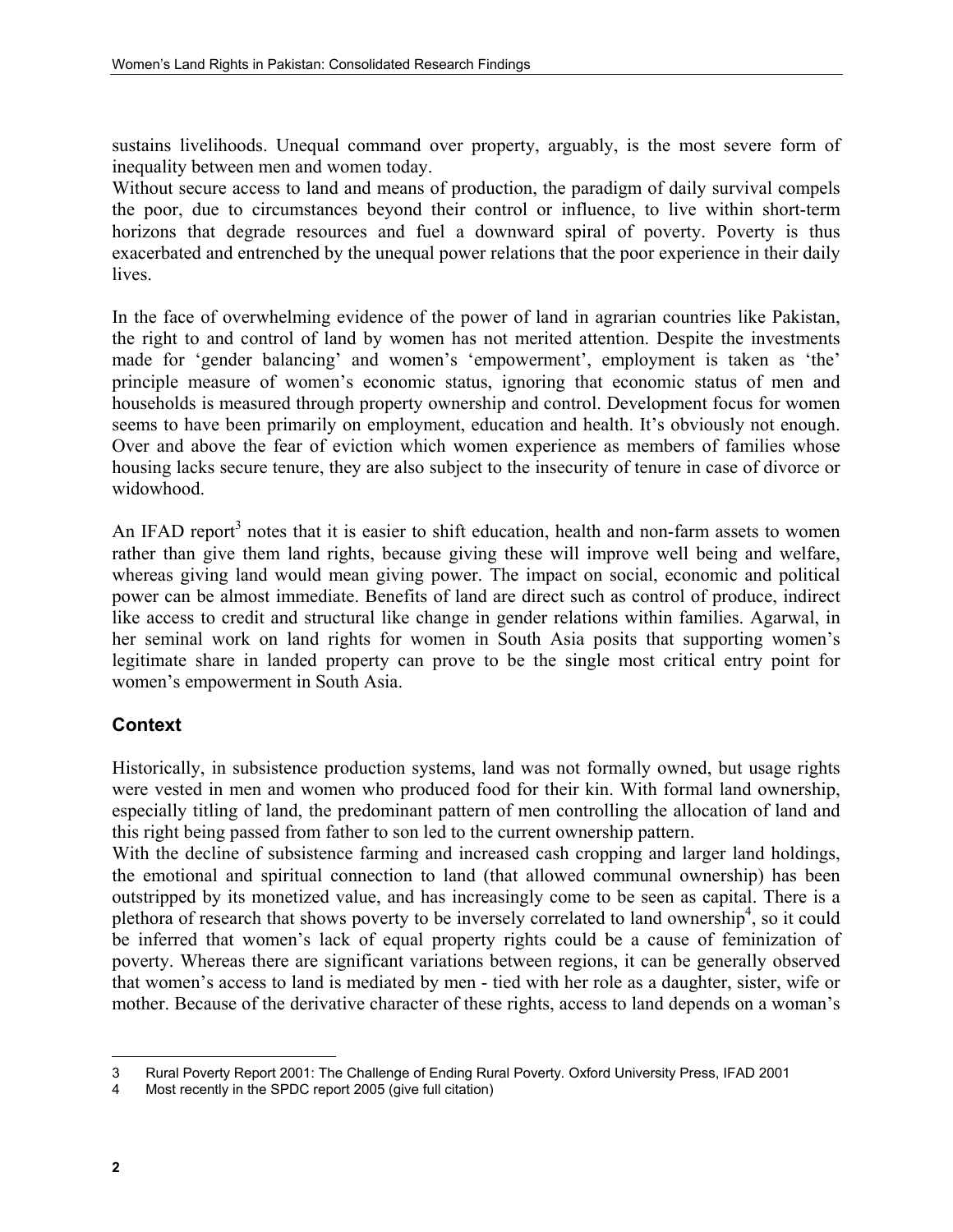fulfilling or negotiating a constantly changing set of obligations and expectations defined by the men who hold the rights.

Islamic Law, Shariah, stipulates that women be accorded share in inheritance, albeit lower than that of male heirs, though this remains, predictably, a portion of Islam relegated to oblivion. The State sees it as a 'private concern' vis-à-vis inheritance, seeing no bearing on its land reforms and redistribution policies; religious parties that undertake implementing Shariat throughout Pakistan ignore this aspect, and in the past have declared land reforms 'UnIslamic'; ethnic groups invoke cultural relativity and claim women's land rights threaten family and kinship structures; the landed class counters with arguments of land fragmentation and inefficiency, and other national and local power wielders ensure that such claims are denied moral legitimacy, and when made, are met with violence.

Women need to be accorded their basic right to own and control land – the value is intrinsic. Article 17 of the Universal Declaration of Human Rights states, "Everyone has the right to own property alone, as well as in association with others. No one shall arbitrarily be deprived of property."

Article 16 of CEDAW provides that State Parties must take all appropriate measures to eliminate discrimination and ensure same rights for both spouses in respect of the ownership, acquisition, management, administration, enjoyment and disposition of property. Article 14 of CEDAW protects the rights of rural women to equal treatment in land and agrarian reform as well as in land resettlement schemes.

The International Covenant on Social, Economic and Cultural Rights, in Article 11 guarantees to all persons an adequate standard of living, including housing. Notably, in its General Comment on the right to adequate food, the Committee has called on States to ensure women have guarantees of full and equal access to economic resources, including the right to inheritance and the ownership of land and other property, credit, natural resources and appropriate technology. The International Covenant of Elimination of all forms of Racial Discrimination, under Article 5, requires State Parties to guarantee the right of everyone, to equality before law, notably in the enjoyment of the right to own property alone as well as in association with others, and the right to inherit.

The constitution of Pakistan also ensures all citizens can own property. As mentioned earlier on, the Shariah also stipulates land rights for women. Thus, international covenants as well as national laws provide for women's land ownership; yet, very few women own land and even fewer effectively control land.

This report outlines why this is the case. It does so by providing the detailed results of the different site surveys that were conducted by the project.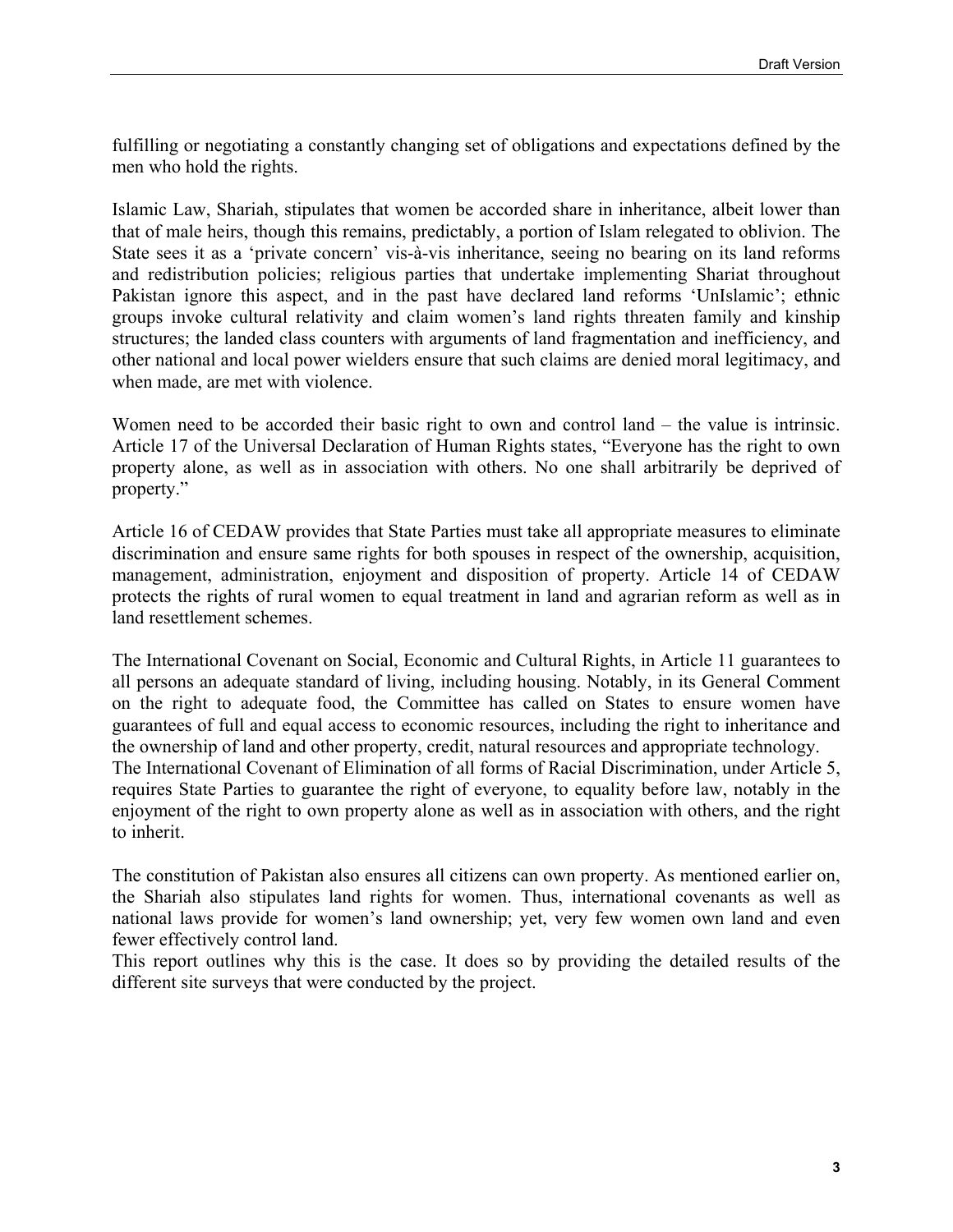# **Methodology**

The methodology consisted of a combination of desk review, accessing relevant historical literature, legal review of court judgments, interviews with key resource persons involved in land rights issues and fieldwork in selected union councils within each selected district.

In this section we describe how we collected the qualitative and quantitative data for the analysis. We start with a brief review of the debate on research methods, next we describe our survey design and follow that with a description of instruments used for the qualitative and quantitative data collection.Finally, we discuss the specific sites we selected and the different groups of people we focused on for purposes of fieldwork.

Quantitative and qualitative research methods have been used by different disciplines such as economics, demography, business schools, political science, sociology, anthropology and so on. The comparative advantages of quantitative methods lie in their ability to furnish a broad macro picture that may cover a large number of people based on a representative sample. Such surveys are scientifically designed and are useful for analyzing and predicting trends, e.g., pre-election polls or marketing surveys for products. These are carefully designed in a measurable format according to the purpose for which they are being conducted. The design is quite complex to ensure the findings can be generalized using statistical packages. The data so produced has multiple uses as it contributes both to social theory, policy planning and business strategies.

While quantitative data analysis provides many advantages, it is critiqued for its inability to get to the heart of issues due to its restrictive format like close-ended questions. The quality of data is considered suspect, as it may not generate truthful answers from the respondent, e.g., if a survey is addressing sensitive issues like child abuse, marital rape or contraceptive use in conservative societies, it may not be easy to obtain truthful answers from respondents for whom the surveyor is a stranger. Quantitative data is also expensive and not thoroughly utilized. It is also considered to be more 'extractive' as the researcher is not accountable to the respondent and is more concerned with furthering the purposes of the survey rather than the well being of the respondent. Thus social knowledge is not being produced for the benefit of the people who are being used for generating that social knowledge.

In contrast, qualitative research methods that focus on acquiring in-depth information over a longer term within a smaller universe are considered more sensitive and reliable. Anthropological research emphasizes the need to understand communities, build trust to gather information on different contexts of people's lives. Although the data so generated is extremely detailed and reliable, it takes a long time to generate and is specific to the site of fieldwork. In view of this, alternative quasi-anthropological research methods, such as RRA/PRA (Rapid Rural Appraisal/Participatory Rural Appraisal) and semi structured questionnaires have emerged as popular tools for capturing complex situations on the ground. These tools use local knowledge for local use and emphasize knowledge for social change.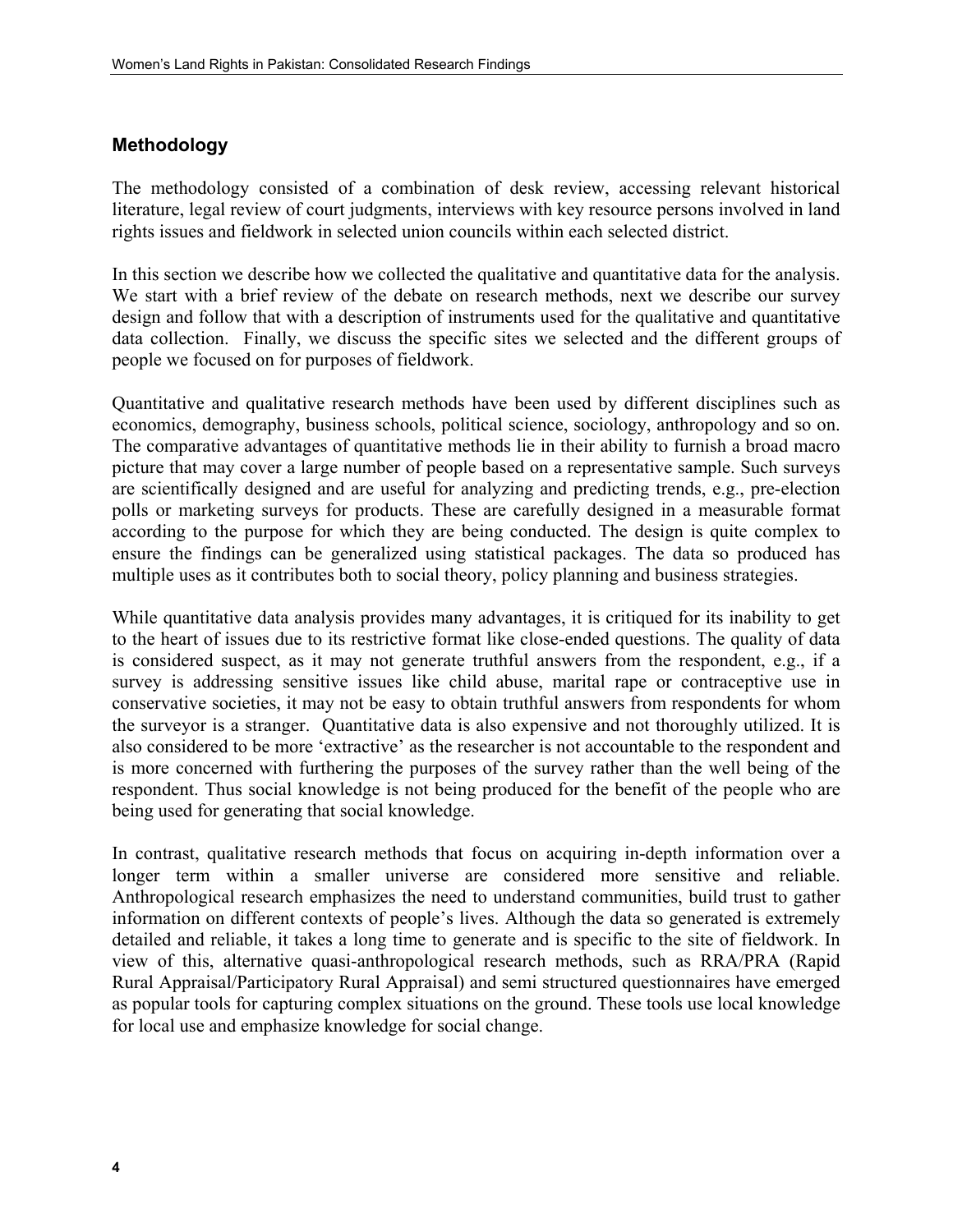The debates over quantitative and qualitative research methods have sensitized the research community to the advantages and pitfalls involved in the two types of data collection. In general, both kinds of tools are utilized for generating data so that the best of both types of research can be used to obtain a comprehensive picture. Although there are limitations of time and resources, a combination of quantitative and qualitative research tools sensitize us to the local situation and enable us to theorize about the larger context. We used both semi-structured and structured questions and other instruments such as case studies, life history interviews, and focus group discussions with men and women, in-depth qualitative interviews for women's perceptions and, a survey for male public perceptions.

# **Site Selection**

The study covered all four provinces of Pakistan, focusing on two areas per province. Within each province, we focused on two union councils each within the two identified districts of a province. We covered all four provinces in order to capture ethnic variations across provinces; in addition, we also chose different geographical zones (mountainous, coastal, plain, dessert, canal irrigated) to provide insight into the linkage between land value and women's ownership of land. The study ensured that it encapsulates the following four significant factors:

- Arable and arid land, to assess if value of land impacts premium placed on ownership
- Topographic differences to see if coastal and mountainous zones have critical variations
- Dynamics of subsistence, micro level, small and large landholdings
- Land dynamics and inheritance patterns across Pakistan's major ethnic communities.

We covered the following sites:

#### *Sindh*

- **Hyderabad:** The main city is a central point for the province, whereas the larger district is agricultural, though this has suffered in the past decade because of reduced water flow in Indus River. It has the largest concentration of freed '*haris*', the bonded laborers of feudal lords, most of who have escaped from lower Sindh, and hail originally from Thar Desert. It has a sizeable Hindu community as well.
- **Khairpur:** Part of agricultural belt of the province with high productivity, feudal structure.

#### *Balochistan*

- Gwadar: Would cover coastal communities, as it is located on the sea. Low livelihood options and also high out-migration for employment.
- **Noshki:** Arid zone close to Afghan border, mountainous region.

#### *NWFP*

- **Swabi:** Fertile zone that provides tobacco to country. Rigid hierarchical structure, for example, bans placed on women's political participations.
- **Swat:** Mountainous zone that is fertile, and extends to Malakand division, known for its orthodox conservatism.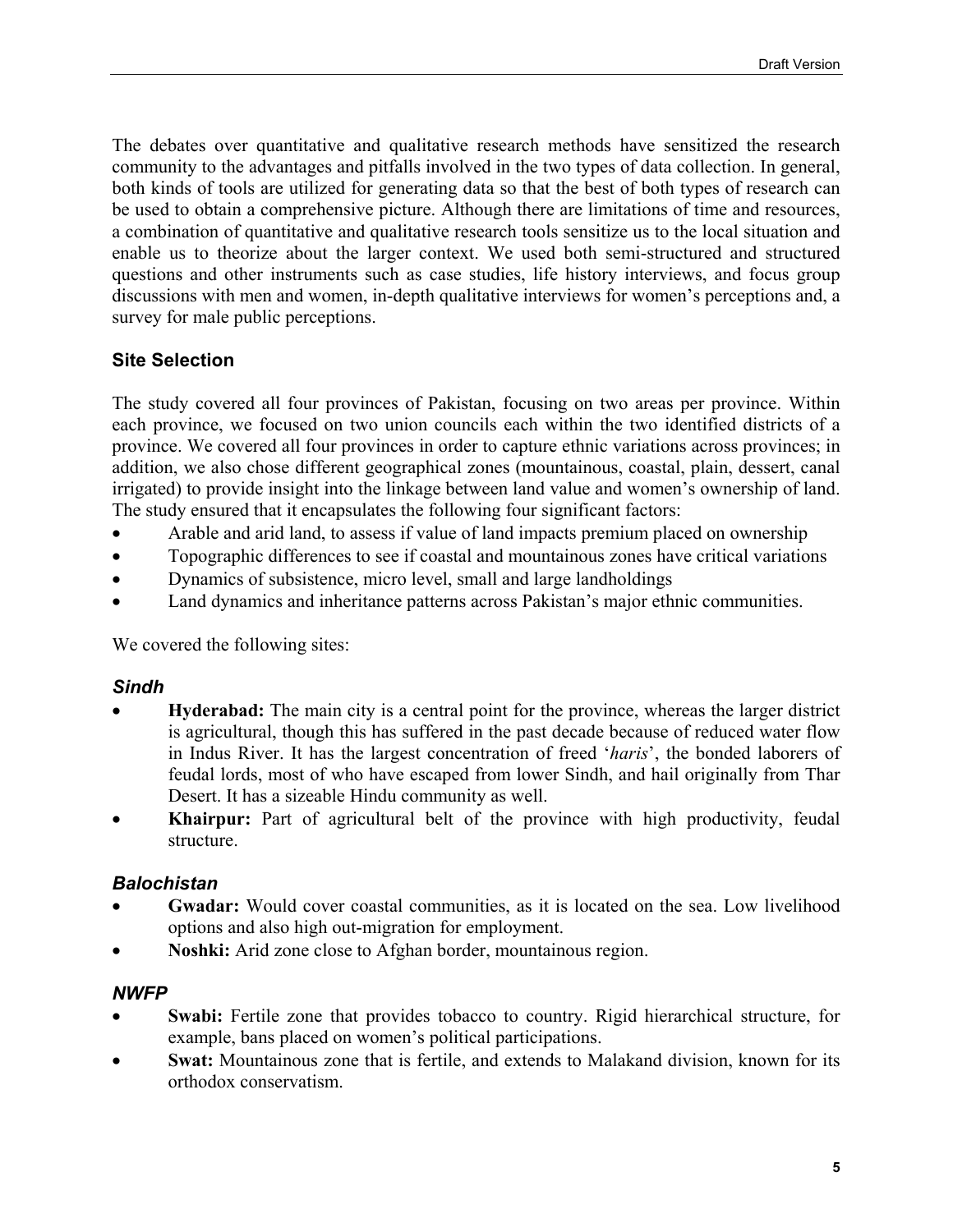# *Punjab*

- **Multan:** The district is indicative of Southern Punjab, culturally, linguistically and ethnically varied from Central Punjab, where large landholdings and a feudal system are still firmly in place.
- Lahore: The district constitutes the heart of central Punjab. It is the provincial capital; we covered the outskirts of Lahore, the agricultural areas. Land value is high as it is canal irrigated and highly productive.

We kept urban property deliberately outside the scope of our work, as we wanted to focus on agricultural land and not urban property.

# **Survey Instruments and Design**

We designed different sets of questions and identified broad themes that were to be used in the fieldwork. Initially, we identified key persons in each district whose input into the issues we were exploring would be useful and who would be able to give us access into the communities we were trying to access. In addition, the presence of Action Aid partners in each district was also considered to be significant as these organizations could help ensure that the field team was facilitated.

The constitution of the field team was such that we ensured that all team members knew the local language as it would be difficult to conduct interviews with landless peasants in any language but their own. Language was considered key for easy communication. Due to this aspect, our field team changed in each province. While this may not have resulted in uniform quality of data, it certainly helped us access local communities with more sensitivity.

Each field team consisted of two men and two women with one SDPI researcher who was to oversee the quality of data collected as well as herself/himself conduct part of the research. All field team members had training up to master's level in various social science disciplines except the team in Noshki and Gwadar where it was difficult to find members with a Masters degree, therefore, this criterion was relaxed as language/communication was deemed more important. All team members received training about the data collection techniques, the purpose of the project and the importance of survey results.

The male members were to interact with men to gather male perceptions through semi structured interviews and focus group discussions as well as interview the local land administration representatives, police, intellectuals, lawyers, local councilors and rights activists. Women were to collect similar information from women. In addition, they were to contact women who had initiated proceedings in the court to claim their land rights, conduct life history interviews with women who had successfully claimed land or suffered violence. Women were also to conduct qualitative interviews about women's perceptions about women's land rights and violence against women.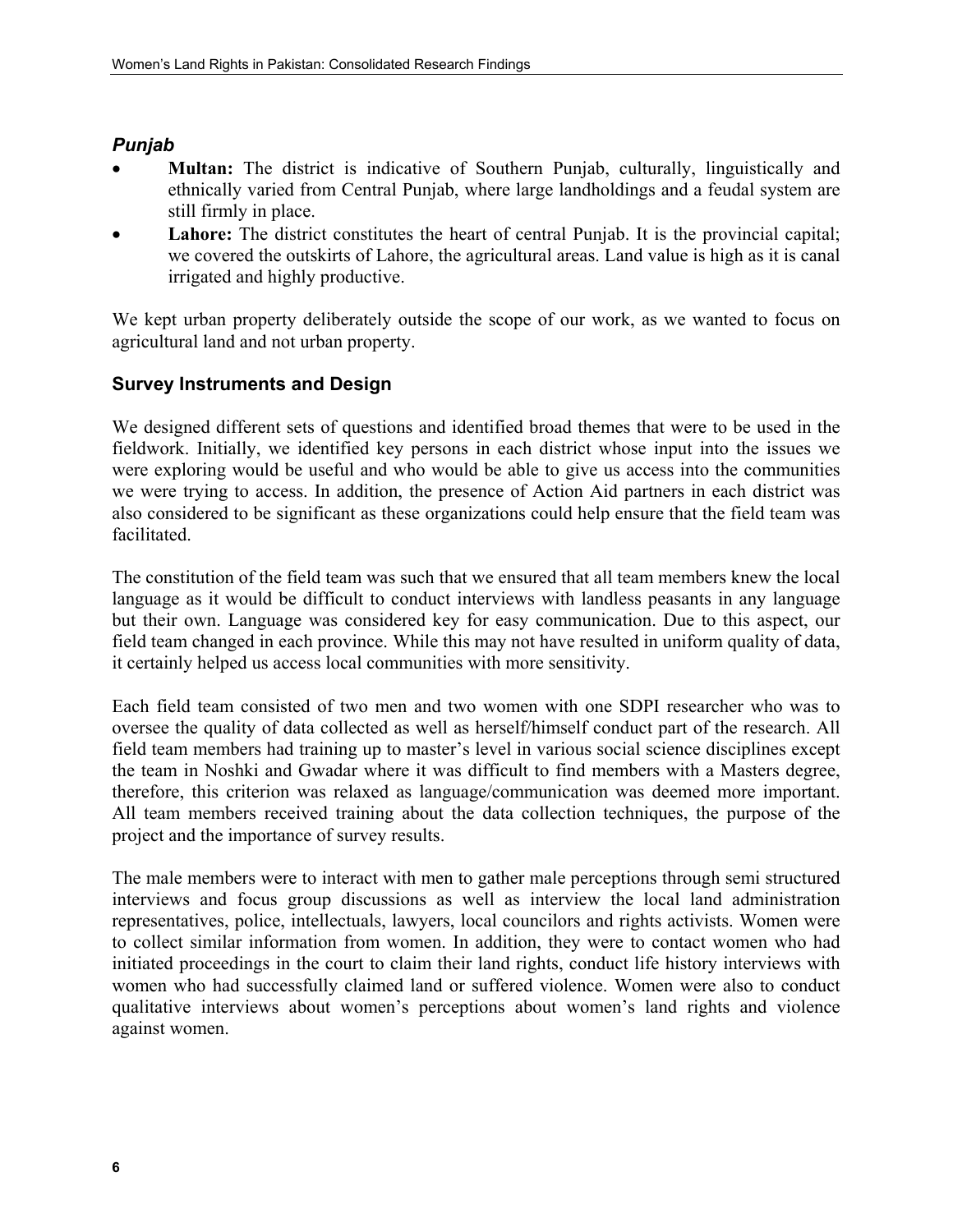# *Interviews and Case Studies*

A total of 5 case studies were conducted at each site which were identified by the key informants or other community members. Detailed life histories of women with land (spanning all holding sizes), including process of claim, and contestations and probes into future such as who they would deed their land to were also planned and conducted. A total of 5 life history interviews with women who had instituted court proceedings were conducted with the exception of Noshki where only two cases of women's land claims could be identified.

The information collected for the case studies included general information, relationship between spouses and household members, conflict over land or land claim, dowry and violence, women's status and mobility in the community, women's access to the police and courts and other representatives of the state.

### *Focus Group Discussions*

Focus Group Discussions (FGD) were our second source of qualitative information. These were held with women and men at each site. Since the team spent between 10 days to two weeks in each site, they were able to access participants for FGDs through key informants and later accessed other men and women in the community through the FGD participants. The method adopted in conducting FGDs was such that the women team members would conduct the FGD with women and the men would conduct the FGD with men of the area. One member asked questions about the broadly identified themes while the other took notes and intervened if clarifications or explanations were required. Since one or two persons can dominate discussions, therefore, the team was fully briefed to ask each and everyone's views and record these, especially if opinions differed.

A total of 6 male FGDs and 2 female FGDs were conducted at each site with the exception of Lahore where the number of total FGDs had to be cut down due to missing class and occupational categorization that is found in a typical rural setting. Three FGDs were planned in each union council with men and one FGD with women. A total of three FGDs with women were planned per district but since the landed women were not available for an FGD, the team had to bring the number of female FGDs down to one per UC and two per district. The breakdown was such that separate FGDs were held with landless peasants, subsistence farmers and large landowners. Each category of FGDs was held separately with women and men. There were approximately 8-10 participants in each discussion. However, the team often did not find any women belonging to the category of large land owners within a union council; sometimes there were one or two women who were large land owners but they would not agree to join FGDs. Though not as acute, the situation with men was not too different as the scale of a union council is not so large that the team could identify more than 2-3 male large land-owners in a union council. The main themes discussed in the FGDs touched upon the importance of land, women's land rights, their status, mobility, ability to control land, marriage and dower.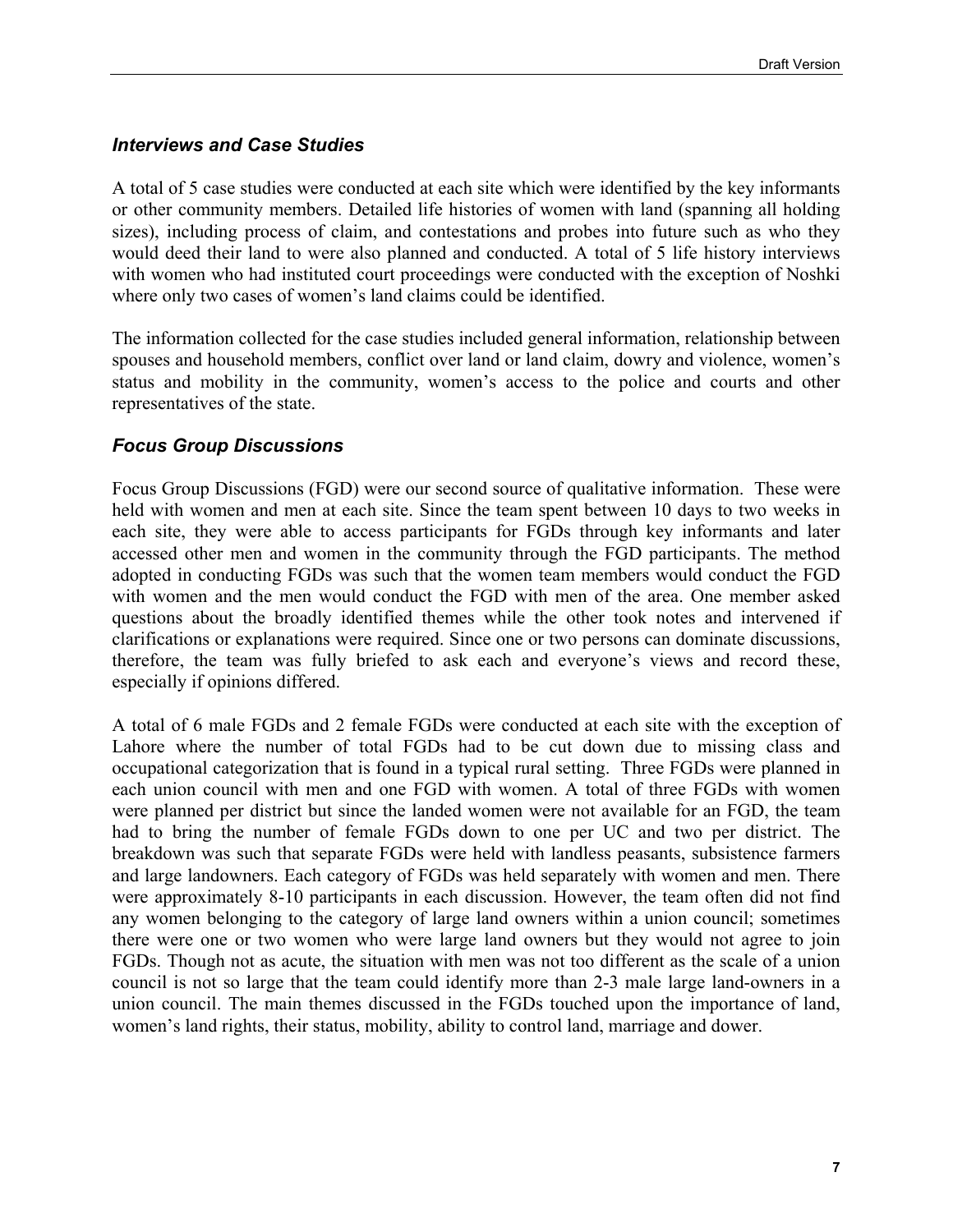#### *Semi-structured Questionnaires*

We utilized a semi-structured questionnaire covering the same key themes to capture male perceptions. In each site we administered approximately 40 such questionnaires. Specifically, these asked men about the importance of land, about women's right to land, women's control over land, whether women's claim to land was acceptable to them, family and community response to women claiming land, and preference for marriage within or outside the family. These questionnaires were randomly administered in different parts of each union council. The results were tabulated and are discussed separately.

#### *Semi-structured Interviews with Women*

Two main themes were discussed with women. The first was women's perceptions about women's land rights. It included women's views on their right to land, the importance of land as well as their changing relationship with land. It encapsulated women's views about dower as compensation for land and the issue of *purdah,* mobility and control over land, and related concerns to access rights and their life chances. This theme was similar to the semi-structured questionnaire with men. While the questions were somewhat similar, women's responses were recorded in greater detail and stand in stark contrast to the answers provided by male respondents.

The second theme pertained to women and violence and delved into the possibility of violence against women at several levels: whether women laying claim to property resulted in violence, whether childlessness was considered a reason for violence, whether women could access the police and courts for redress and finally whether women could depend upon the institution of the family and traditional dispute resolution methods, specially the *jirga*, for any corrective action.

Fifteen women were interviewed in each category. They were also asked about their educational qualification, their ownership of wealth and assets, their education level, marital status, age, etc.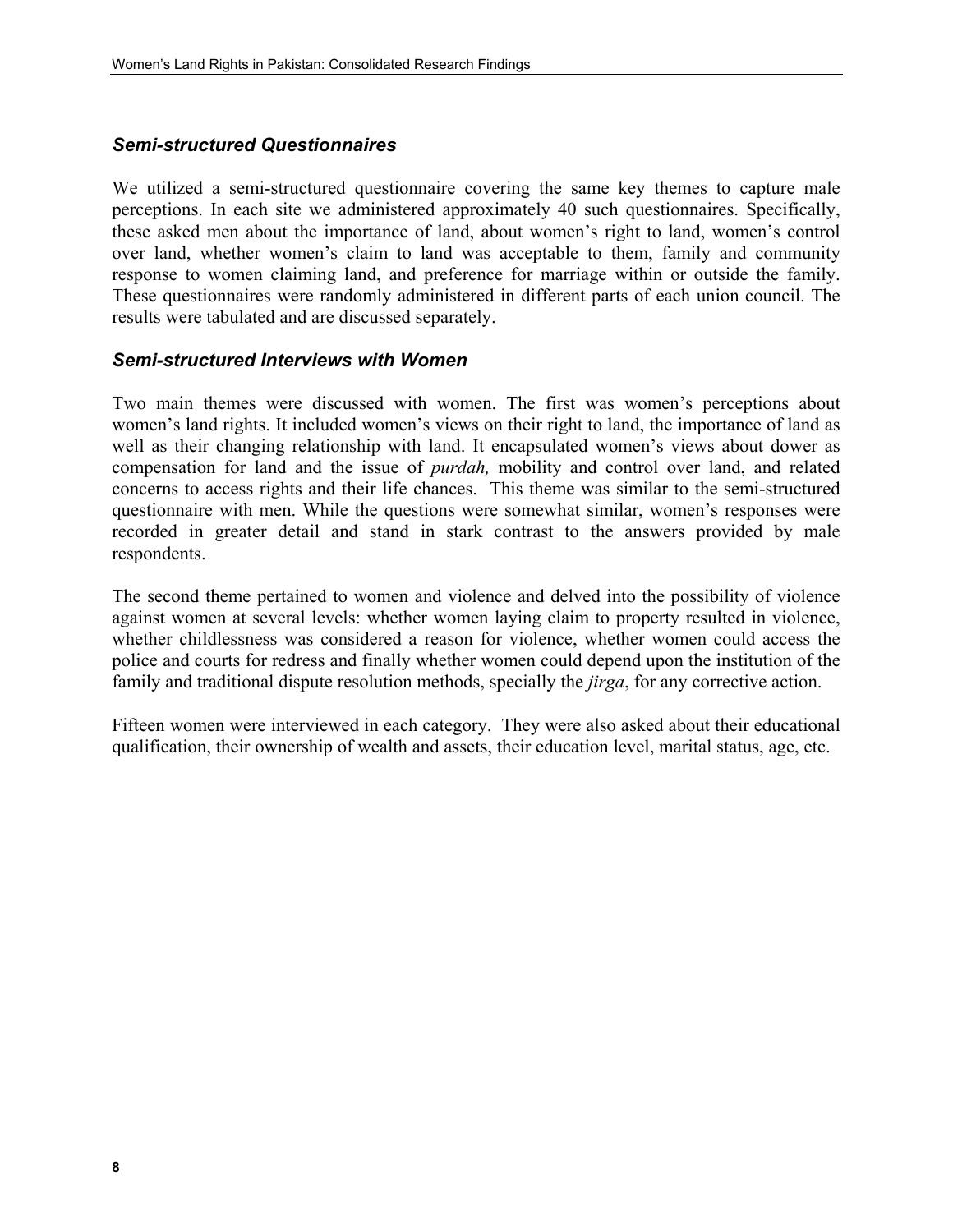# *Summary*

| Activity<br><b>Site</b> | Focus Group<br><b>Discussions</b><br>Male and<br>Female | Semi-<br>structured<br>Interviews<br>(male) | Case<br><b>Studies</b><br>per site | <b>Interviews</b><br>with Key<br>Informants | Women's<br>perceptions<br>on women's<br>land<br>ownership | Women's<br>perceptions<br>on VAW | Other<br>Interviews-<br>lawyers,<br>officials of<br>the land<br>admin.<br>Structures.<br>local govt.<br>and the<br>Police<br>journalists<br>and<br><i>intellectuals</i> |
|-------------------------|---------------------------------------------------------|---------------------------------------------|------------------------------------|---------------------------------------------|-----------------------------------------------------------|----------------------------------|-------------------------------------------------------------------------------------------------------------------------------------------------------------------------|
| Lahore                  | 5                                                       | 40                                          | 10                                 | 2                                           | 15                                                        | 15                               | 6                                                                                                                                                                       |
| Multan                  | 8                                                       | 40                                          | 10                                 | 3                                           | 15                                                        | 15                               | 7                                                                                                                                                                       |
| Khairpur                | 7                                                       | 40                                          | 8                                  | $\overline{2}$                              | 15                                                        | 15                               | 6                                                                                                                                                                       |
| Hyderabad               | 7                                                       | 40                                          | 10                                 | $\overline{2}$                              | 15                                                        | 15                               | 9                                                                                                                                                                       |
| Gwadar                  | 8                                                       | 40                                          | 7                                  | 2                                           | 15                                                        | 15                               | 14                                                                                                                                                                      |
| Noshki                  | 8                                                       | 40                                          | $\overline{2}$                     | $\overline{2}$                              | 15                                                        | 15                               | 6                                                                                                                                                                       |
| Swat                    | 8                                                       | 40                                          | 4                                  | $\overline{2}$                              | 15                                                        | 15                               | 8                                                                                                                                                                       |
| Sawabi                  | 8                                                       | 40                                          | 7                                  | $\overline{2}$                              | 15                                                        | 15                               | 4                                                                                                                                                                       |
| Total                   | 59                                                      | 320                                         | 58                                 | 17                                          | 120                                                       | 120                              | 58                                                                                                                                                                      |

Distribution of sample across union councils of the eight districts in four provinces:

#### **Women and Land Rights: Male Perceptions**

This section, a synopsis, summarizes the findings of the surveys conducted to inquire into and understand men's perceptions of the issue of land and women's rights. These were gathered through a series of structured, open-ended questions. The data was collected, and on examination it was clear that the answers were common and fell in post-survey defined categories. The quantification of the data format was done after the data was collected through free form answers.

The site reports of each research area examine this data to bring forward the local and regional nuances and dynamics around the issue. This section reads into the commonalities across a national context and does not trace the regional variations, captured in site reports.

Combining all research site responses, of the total three hundred and twenty respondents, a majority of 89.3% of men said that women should have land, answering affirmatively. Only 10.7% said that women should not have land.

Considering that women's landholdings do not reflect this support base, the answers warrant closer scrutiny.

Out of the percentage who did not agree that women should have land, the highest concentration was in Swabi with 27.5% followed by Multan with 26.5%. Both lie in the heartland of the rural agricultural belt in their respective provinces, NWFP and Multan. Conversely, in Lahore all men acknowledged women's right to own land, and Hyderabad had a low 2.4%. Gwadar, which has seen a nascent real estate market emerge, traditionally has no agriculture of significance, and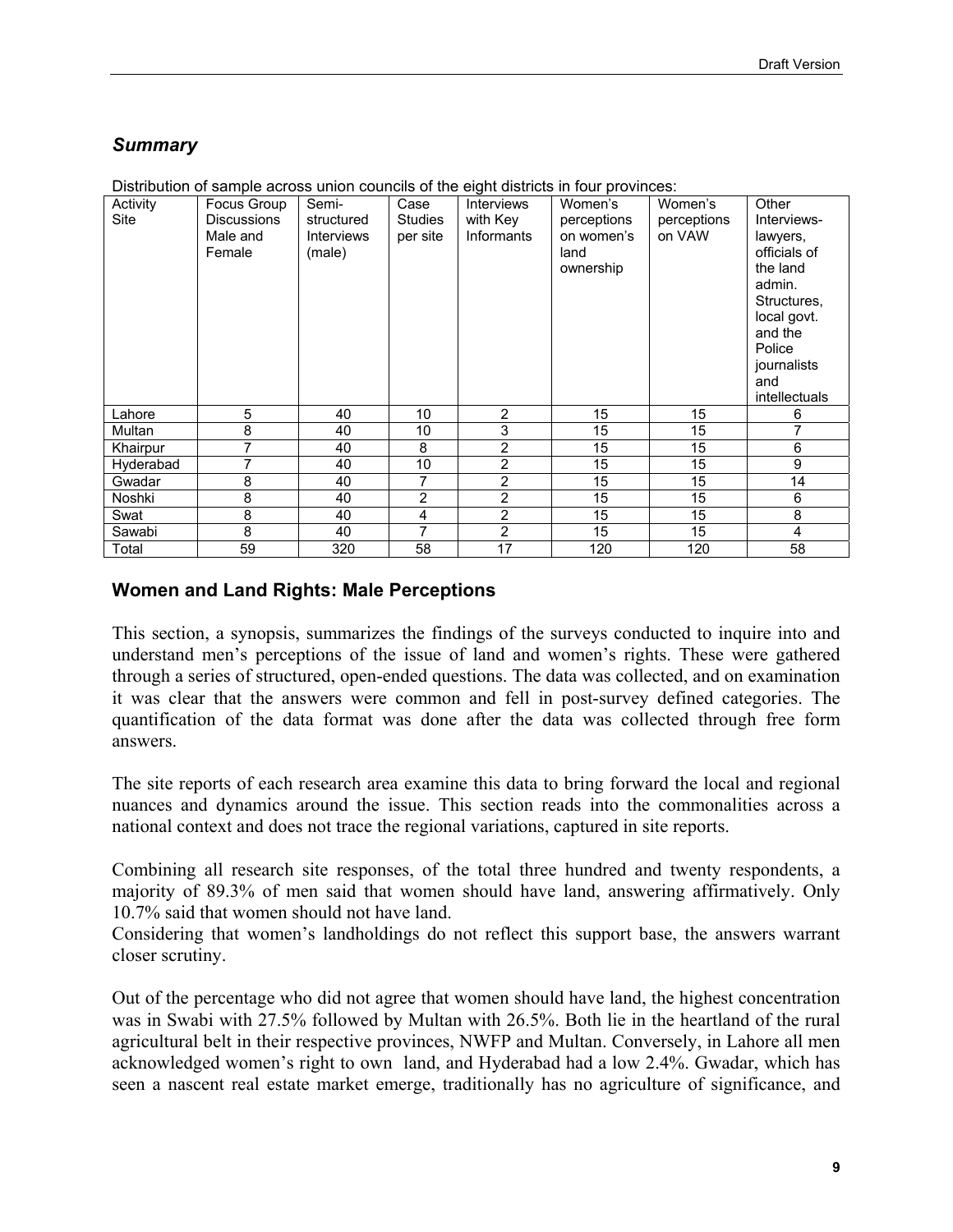none of the respondents interviewed refuted women's right to land. This establishes that resistance to women's land rights is highest where agrarian land premium is the highest.

The respondents were also asked why they thought women should own land. Interestingly, zero percentage of respondents across Punjab and NWFP invoked laws of the country; the ones who did were in Sindh and Balochistan, possibly signaling a higher level of awareness and politicization. This however, may be misleading because 54% of the total respondents cited it as a 'haq', a fundamental right, without qualifying whether this perception of a right was grounded in laws, religion, or a universal entitlement. 35.4% of total respondents directly attributed this right to religion. . Of these, 10.6% were from Sindh, 22.1% from NWFP, 26.5% from Punjab and 40.7% from Balochistan. 11.3% of total respondents felt custom prevented women from owning property even in name.

In addition to ownership, the respondents were separately asked if women should have the right to control land. 80.2% of total respondents felt that women should have the right to control land compared to 89.3% who felt women should be allowed ownership. 19.8% felt women should not have the right to control land, compared to the 10.7% who said women should not be allowed to own land. When asked whether women are capable of managing land, 70.5% of total respondents replied affirmatively, whereas 29.5% disagreed and challenged women's competence. It is evident that as we move from symbolic or 'just-in-name' ownership of land by women to exercising control over the land, the number of men supporting the initial proposition effectively dwindles. The responses men gave to the question whether women were capable of controlling land corroborates this. 22% said it was a religious right to control land, compared to the 35.4% who said religion allowed women to own land. The power of social sanction becomes more evident as 16.4% said custom did not allow women to control land, in contrast to the 11.4% who said custom did not allow women to own land. 13.9% said that traditional constraints of purdah and mobility prevented women from exercising control over land. When asked about women's ability to manage land (as distinct from control), 19.7% cited customs and traditions such as restrained mobility and culture as factors that would prevent women from doing so.

41% of total respondents affirmed their belief in women's competence in managing land based on women's competency in other things and track record of land management. An additional 35.7% felt that women could capably manage lands with the help of other men, whether family members, contractors, overseers or agricultural workers.

88.4% of total respondents said they personally accepted women's rights to land, with 11.6% dissenting. 53.3% derived their personal acceptance of this from religion, with an additional 39.7% citing their belief in the entitlement as a fundamental right, 'haq'. 11.4% said they did not personally accept this entitlement because it was unacceptable by society and its customs and norms, and only 1.3% rejected it because they did not believe in women's ability of owning, controlling and managing land.

Based on their experiences, 38.6% of total respondents said women made a claim for general inheritance, whereas 61.4% said they did not. De-linking inheritance from land, then, provides an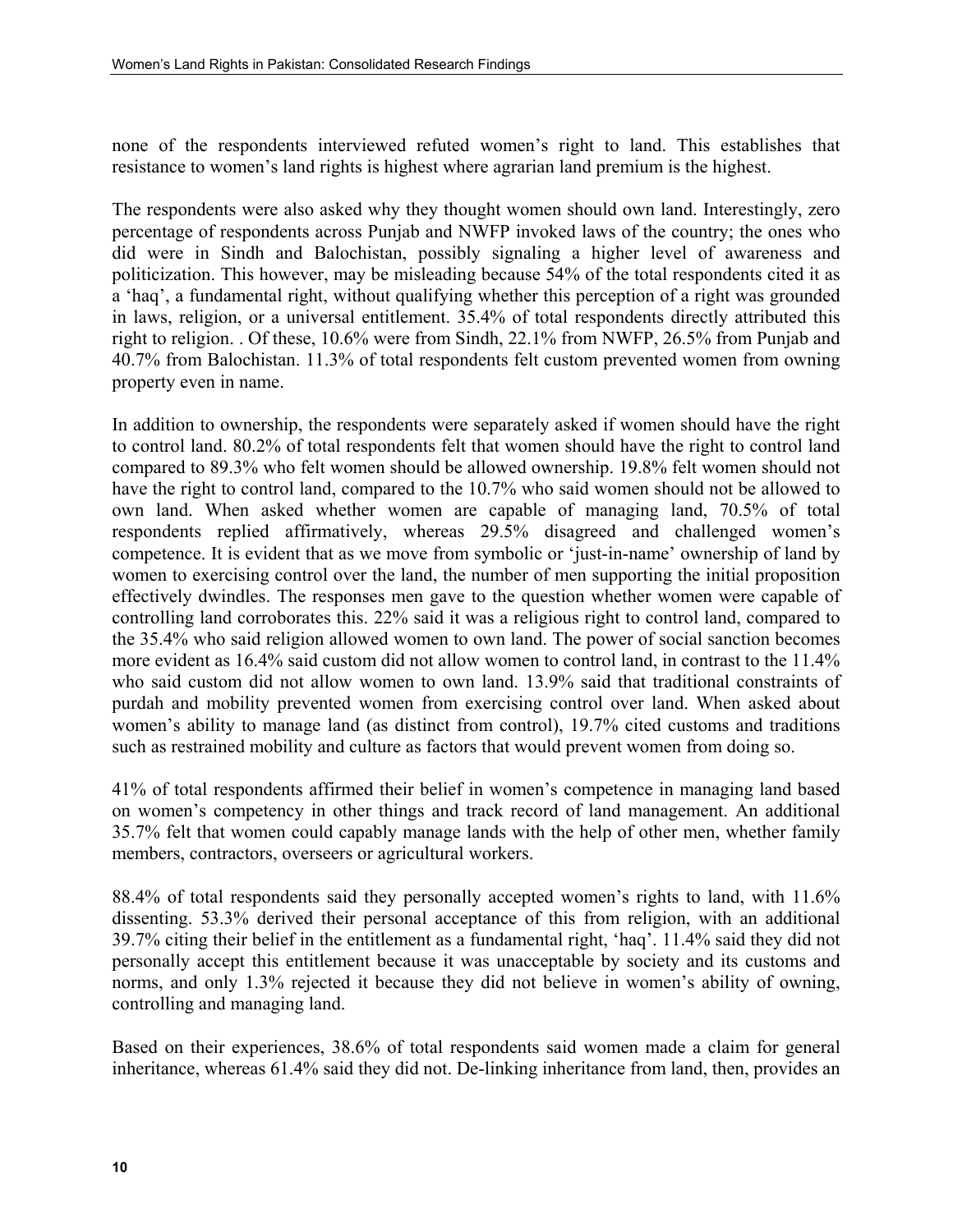interesting contour of women's agency. For instance, while in Noshki there is no possibility of a woman claiming land because of the 'mardbakshi' tradition where a father of daughters has to pass on land to his nephews, 25% of the men said that women claimed their inheritance (other than land). 87.5% of men in Gwadar said women claimed their inheritance, as did 61% of the men in Hyderabad and 44.7% in Khairpur. 57.5% in Lahore also replied in the affirmative and 22.5% in Swabi. The lowest numbers were in Multan at 2.5% and Swat at 7.5%. Unfortunately, the survey design did not probe into the other forms of inheritance women claim, which could have explained how women 'work the system'.

Out of the 61.4% who said women did not claim land, 50% attributed this to societal reasons, such as customs, traditions and norms. 32.4% said it was due to societal reasons such as honor and respect of family and reaction of male relatives. 29% said it was due to ignorance about laws, entitlements and methods of accessing and implementing.

Male respondents were asked what they observed or anticipated the reaction are/ would be if women placed a claim on familial land and insisted/ fought for it. Of the total respondents, 36.1% said that the reaction is/would be negative, encapsulating anger, outrage, hostility, ostracism and pariah status. 37.4% said the reaction is positive, in that women are supported. 21% said that the reactions are mixed, both negative and positive, and varied case to case. This data signals that there are no clear cut positions and that the reactions are highly context-specific. Other data from the project, read together with this indicates a social contract in operation that governs the reaction to women's claims.

88% of the total respondents felt that women should have a share in their natal family's property/ land, with a low 12% disagreeing. Claim on natal family seems to have a higher degree of acceptability than the possibility of women claiming land from their marital family. 82% of total respondents felt that women should have a share in their marital family's property, with 18% disagreeing; stating women should not be so entitled.

Of those who supported women's claim to natal family property/ land, 42% felt they were so entitled because they were an integral part of the family and 30% stated they concurred because women were accorded this right in religion. Of those 12% men who were against women's entitlement to natal family land, the reasons given were primarily that women were already well taken care of by family members and because it is socially not accepted.

Regarding marital family's property, of those total respondents who supported women's entitlements, 64.4% said they did so because it was a woman's fundamental right, and 20% said that a woman gets this automatically on her husband's death, if not directly than through her children. It is interesting to note that with these respondents, there was an automatic assumption that a woman's welfare is synonymous with that of her sons, and that her sons getting land share is equivalent of a woman getting the share herself. There was also no notion of her entitlement during her husband's lifetime, and that this right should be conferred upon his death. From those who disagreed, the main reasons cited were that the husband's family continues to care for her and her children upon his death and that there was no cultural acceptance of such claims.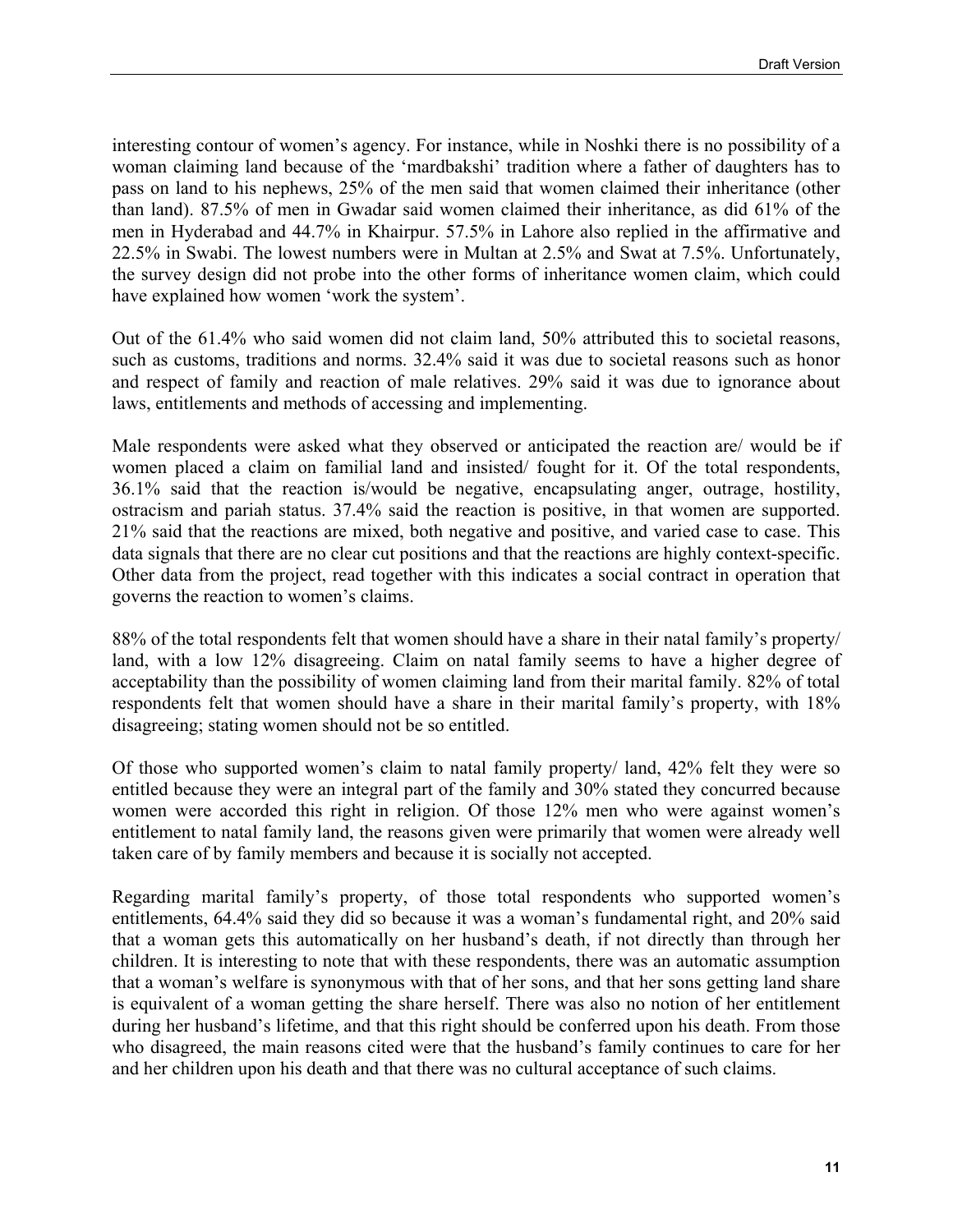Men respondents were asked about what they felt regarding women marrying outside the extended family. 78% of total respondents felt that this was acceptable and 22% felt that this would not be acceptable. It should be noted that the question concerned extended family and they were not asked how they would feel about women marrying outside the tribe/ clan/ village. Separately, 48% of total respondents said it did not matter either way. The reasons mentioned for its acceptability were that religion allowed it, that it was medically beneficial, and that it did not matter either way. Of those who disagreed, the primary justifications were that it became a source of conflict, feuds and shame; that customs and tradition do not allow it; and that they would be marrying into unknown families, and strangers would not offer security or comfort for women.

The survey results show that though men articulated a high degree of personal acceptance of women being entitled to own land, there was a huge disparity in personal opinions and personal practices in the public sphere. Very few of the respondents had given land/ planned to give land to women of their households. This may possibly be so because women are entitled to land through inheritance in Islam, and it was difficult for men to refute religious edicts. They are cognizant that society often places insurmountable hurdles for women to make such a claim, and even when highlighting personal acceptability for themselves, they outline the difficulties women would face in exercising such options. Nor did they see any role for themselves in rectifying this.

# **Women and Land Rights: Focus Group Discussions with Men**

This is a synopsis of the discussions held with men in the project areas in Focus Group Discussions (FGD). The men were invited to the discussions from the union councils after profiling them with regard to class. The categories were that of landless peasants; subsistence farmers; medium scale farmers and large landowners. It was not possible to do group discussions with large landowners, as there were intense rivalries and positioning issues (such as who would walk to whose locality/ territory) and many local dynamics were involved. They were interviewed separately through one-on-one sessions.

For a fuller understanding on how men view the issue of women and land and how they understand women's entitlements, it is necessary to read this in conjunction with the section on Male Perceptions, which includes a qualitative and quantitative analysis of interviews and surveys conducted with men in the relevant union councils.

This particular FGD format was developed and used for a more generic reading of commonalities; for understanding how opinions voiced in groups may differ from individual understandings, and most importantly, to understand people's responses as shaped and defined by the socio-economic class they belong to and identify with.

# *Importance of Land*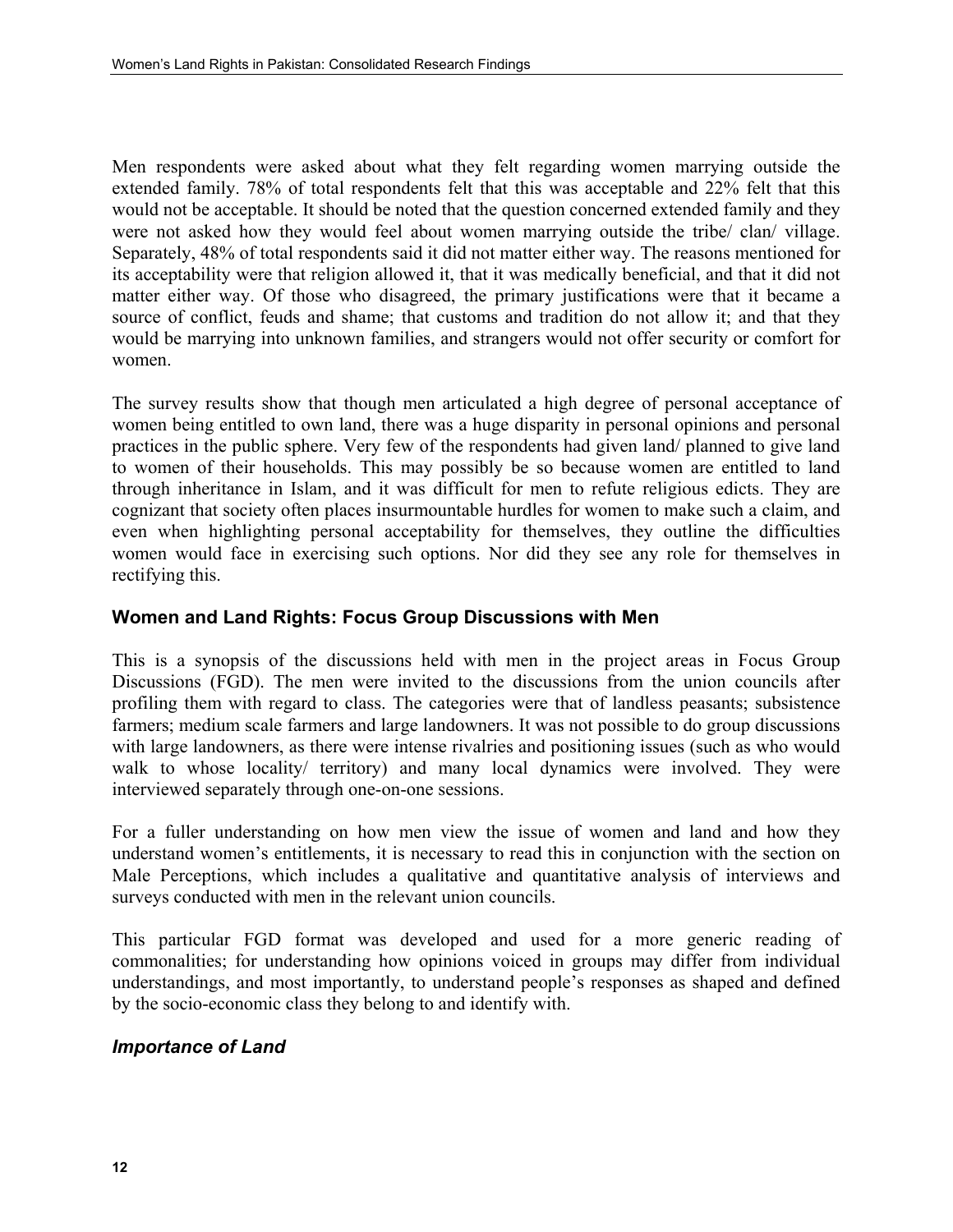The association of land with respect and power was a leitmotif throughout all the research areas, even where land value was low and its viability contingent on other factors. Where the landless and subsistence farmers underlined the continual importance of land as a socio-political marker, the medium and large scale landowners highlighted its diminishing importance because of rising influence of industrial sectors and decreasing agricultural productivity. Yet where medium scale farmers in Hyderabad district and Gwadar dwellers across all class lines emphasized the availability of water and irrigation as being the critical determinant between fertile land and unproductive wasteland, they pointed out the social capital associated with land ownership. This is reflected in possibilities of providing bail for tribe/ clan people, signing undertakings and political representation.

And the value added is not just socio-political. While the landless farmers in both, Sindh and Punjab identify lack of land as the single most important determinant of poverty, those with little / small landholdings point to the perpetual indebtedness because of high interest rates in the informal credit marker. Land also allows for collateral that allows large farmers to access formal credit institutions.

In the more agrarian communities, it was interesting to note that land ownership provided economic mobility but could not ensure a corresponding upward social mobility, whereas this was more possible in the urban and peri-urban localities.

The fact that the relationship with land and agriculture is changing was prominently outlined in all research sites. The two main themes that emerged were the mechanization of agriculture, which has happened over decades, and the water shortage, that has accelerated to critical proportions in recent times. Combined, this has led to urban-bound migration and disinvestment from agriculture. This has evidently resulted in critical introspection and not just castigation of others – medium scale farmers were more conscious of the need for sustainability of environment and ecology, regretting the earlier generations' decisions of installing tube-wells that lowered the underground water table levels. They pointed out three strong indicators of rising levels of rural poverty: a) that land owners were using agricultural land for setting up brick kilns instead of cropping; b) men were picking cotton (earlier done only by women); and c) migration to urban areas was rising.

The landless agricultural workers have felt the consequences of mechanization with the most immediacy. The devaluation and redundancy of their work has led to livelihood insecurity as increasing numbers are now wage workers and no longer get *batai* (crop share) and seasonally migrate in search of work. Along with rising inflation and stagnant wages, the workers were vociferous about deepening rural poverty and rising levels of desperation.

The subsistence level farmers have also been directly impacted by the deteriorating agricultural conditions such as decreased water availability; the perpetual indebtedness that they identify is a result of trying to cultivate staple foods on small land sizes. They said that it is viable only with economies of scale, and for small holdings, cash cropping/ commercial production is the only way of making ends meet – but that this leaves them vulnerable to market forces as they cannot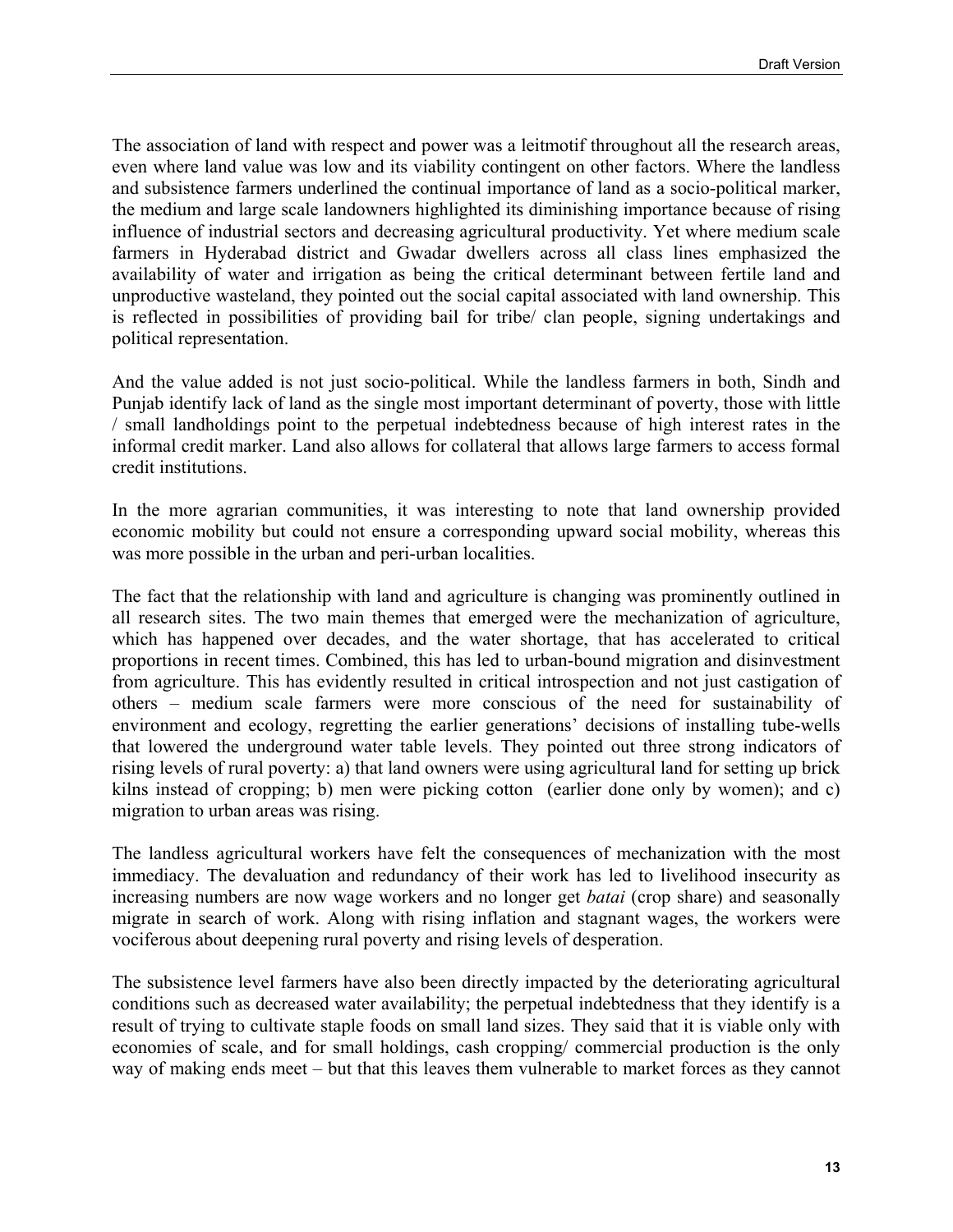provide for their own food security. Even the medium scale farmers say that land fragmentation was making farming increasingly unviable for them. They were more inclined to hold the governments responsible as opposed to market developments.

The evidence of this changing landscape due to water shortages and increasing mechanization was more pronounced in Punjab, where people mentioned that despite the political power that landlords still wield, their economic pincer grip on communities was lessening, and their position has weakened as compared to the past. Also, that people's search for alternative sources of income has led to increasing premium placed on education, and that school enrollment ratios had increased, for both the sexes.

The evolving relationship was also experienced by NWFP, where the landless peasants felt that over a period of time, their status and relationship with landowners had become a little more balanced, and increasingly symmetric. Men from across all classes in the province reiterated that class structures had undergone change, compounded by wider access to education and the media.

With the exception of the fishing community representatives in Gwadar, throughout every research site in every province, when asked about how people have attempted to organize and fight for land rights, every respondent spoke about court cases or tribal settlements (jirgas). Even when asked about land rights movements or peasant movements in their locality, no respondents except those in Gwadar could recall such movements.

Gwadar in Balochistan emerged as a special case with regard to the dynamics of the recently emerged land market. Reflecting the trends emerging in Hyderabad in Sindh, Gwadar is a case study of traditionally (and extra-laboriously) farmed land acquiring a higher worth for commercial enterprise use. Agricultural disinvestment has led to the acceleration of land value and corrosion of farmers and agricultural work. The lack of rainfall and absence of irrigation systems has collapsed agriculture whereas the construction of the Gwadar deep sea port has driven up land's value, causing a huge speculative market to emerge, bringing in external investors, driving out local communities and also making space for real estate mafias to prop up. The impact of this is being felt across all classes of landless peasants and farmers – the only ones who have benefited are owners of large tracts of land, though some of them have also fallen victim to the land mafias.

# *Relationship between Women and Land and Status of women*

Across all research sites, men drew analogies between women and land, the metaphoric connection signaling to the nurturing qualities of both, and both being building blocks of masculine honor and pride.

In Sindh, the landless peasants and subsistence farmers were willing to accord women some direct relationship with land, but generally and specifically in the upper classes, men said women had no direct role, contribution and therefore no direct relationship with land, and that it was mediated by men. For instance, women went to farms to carry food for men, or that women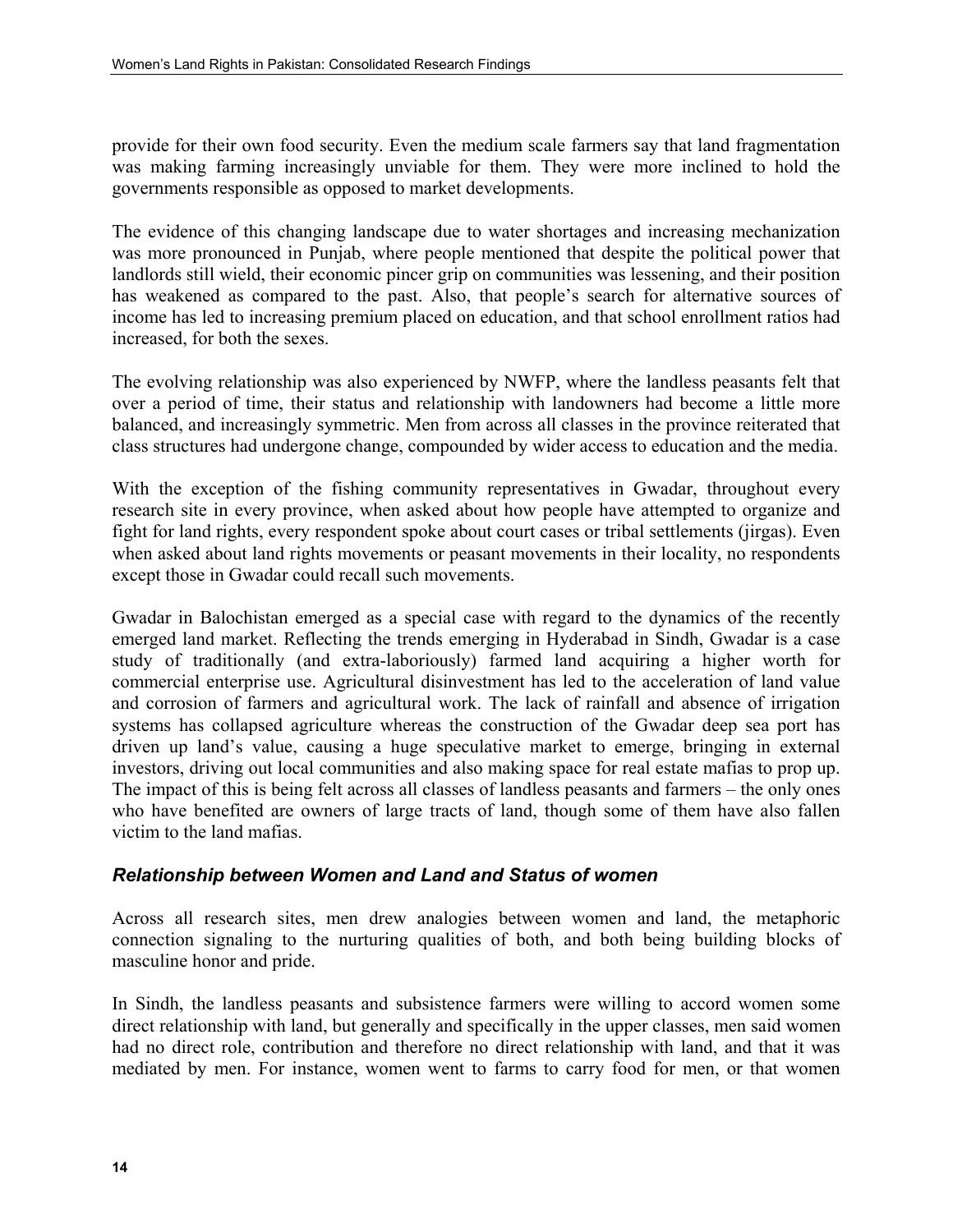needed men to do important tasks related to land, and that even if women had ownership of land, they would be paralyzed without male involvement and support. In Sindh and Balochistan, men who were farmers of varying scales pointed out that fewer women worked on fields than earlier because as a direct result of economic upward mobility, women were no longer needed to work on land, and men could afford to provide for them. In NWFP, the medium scale farmers observed a strong indicator of such change: that women no longer grinded flour and purchased it from the market instead. Their manual involvement in agricultural production has changed.

Across all research sites and in all provinces, men were aware about and acknowledged that Shariat allows women the right to own, inherit and possess land. There was also broad based consensus that what the Shariat denotes is theoretically correct. This was however qualified by presenting cultural, economic and logistical factors as constraints. In Balochistan, men across all classes openly discussed how customs and traditions were offsetting entitlements given in religion, and that culture was customarily given supremacy over religious edicts. Common in all sites, what emerged was a circular logic: that women do not have the ability to manage and negotiate land, and that they cannot learn or build this capacity because of purdah, which has cultural as well as religious endorsement. Similarly, women could not oversee land because they were not literate or mobile, and they could not be accorded literacy or mobility because of women's role and status, which would change if they were given land, but for outlined reasons, could not be given land. This was very apparent in the case of Swat, for example. There, the landless peasants said that if the Shariat was implemented, it would invert the social order as women would rebel against male authority. It is interesting to note that such strong perceptions are held by a group that does not even own land to give to women. In Noshki, the pronouncement is far more rigid – men who do not have sons lose the right over their own land, in that they cannot deed it to their daughters even should they desire to. The land must necessarily only be passed on to a family that has sons, in a tradition referred to as 'mardbandi'. The subsistence level farmers of Swat, while endorsing the arguments for giving women land due through inheritance as in accordance with Shariat, also said that the control and management of the land should remain with the men. This could also reflect the fear expressed by landless peasants, hence the need for guiding and controlling economic empowerment options. So in Noshki and Swat, even the question of giving women land in inheritance does not arise, whereas in Gwadar, men in local communities as well as the local officials insisted that women were granted inheritance rights in the Makran coastal belt, and were given the land. Where views of men in these two communities are in diametric opposition, yet the effect is the same – that women have no control over and cannot and do not manage land.

In Sindh, the economic groups were inclined to push this concern away towards other groups: the landless peasants said since they had no land, it was not their issue, not seeing women's role in asset ownership. The subsistence farmers said they had land that could barely feed them, and that women were needed for critical tasks and responsibilities in the home and with the livestock so women's land ownership was not 'their' issue. The medium scale farmers said women were overburdened with housework, their landholdings were too fragmented, and this was an option only for large landowners who had enough tracts of land and for whom class privilege allowed *purdah* to be an option not a necessity. The perception was that the rich are entitled to choices on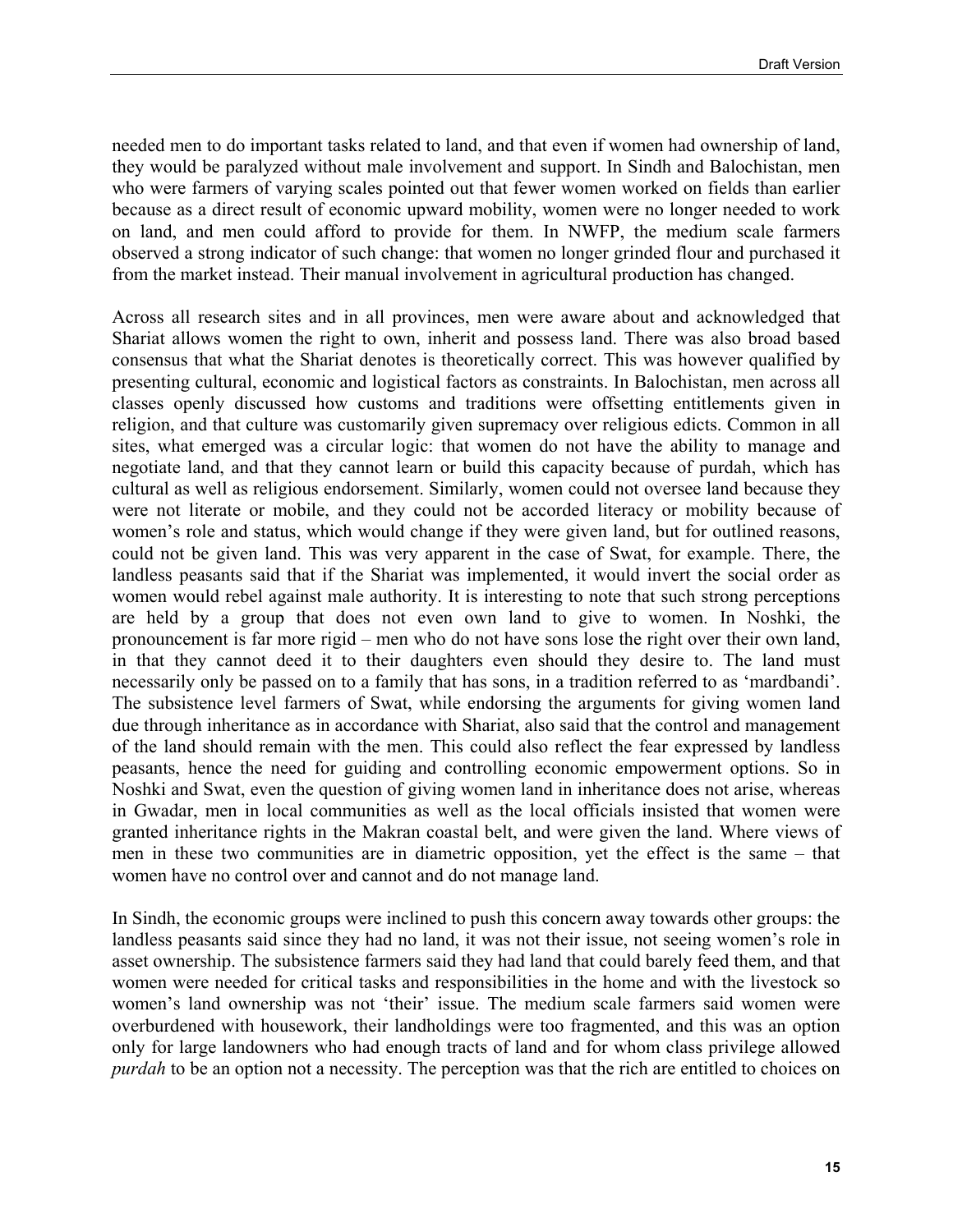whether to function as per custom or not, whereas the other classes are pressurized more heavily by the weight of tradition and social approval, as wealth reduces dependence on the larger community. Similarly, the medium scale farmers in Sindh also 'othered' the discriminators against women. They felt that the most violent customs emanated from ethnic groups such as the Baloch and the Pathan, and that the violence against women in Sindh was primarily either where different ethnicities held sway or where their influence was disproportionately strong.

Only in Khairpur was *karokari* mentioned as a land control mechanism to coerce women out of their claim to land. In Sindh, men who were landless peasants acutely felt the exploitation women faced, but deplored the phenomenon within the larger, generalized context of class politics, positioning the discrimination they faced more on account of class than on account of gender. They felt that the poor suffered as a whole, and till the position of the poor was changed, the poor women in particular could not be helped, because many of the crimes against them could be accounted for by chronic poverty.

The slightly better off lower middle class – the subsistence farmers were more inclined to blaming society at large, excluding themselves from this framework.

The medium scale, well off farmers had the sophisticated political acumen to package their views in a way that allowed and endorsed women's landholdings, yet to regard it as a policy formula which would increase women's suffering as it would be at the cost of their respect in the community.

In Punjab, there was a greater readiness to acknowledge women's role in managing and cropping land, though they also emphasize that this relationship is mediated through men. The landless peasants referred to women's traditional role in sowing, weeding and harvesting, and said women have always been part of the agricultural worker force. The more upward class of farmers recognized women's role as well, while they said it was in the process of change, because fewer numbers of women were directly working on the land. Tenancy farming has declined over the years and the trend is that of self-cultivation and hiring of agricultural workers. Generally, now it is only women belonging to the families of agricultural workers who are involved in tilling the land. While some expressed a concern about changing gender roles as a cause for alarm, a minority also suggested that economic independence of women would also decrease their vulnerability to violence.

Farmers of higher economic groups were more critical of society and social traditions in holding back women's rights, while also providing a rationale for not giving rights: they said that since women get married and move to other areas, it is more practical for them to be given moveable assets rather than non-moveable ones like land. However, this is in a context where most marriages take place within the larger family and are endogamous, as in women usually do not relocate to other areas after marriage since the larger family stays geographically in close proximity. They also gave other arguments such as that women are taken care of by the family and that they get compensations like protection from natal family through gifts on special occasions such as Eid or a child's birthday. So outlining the expected adverse reactions of the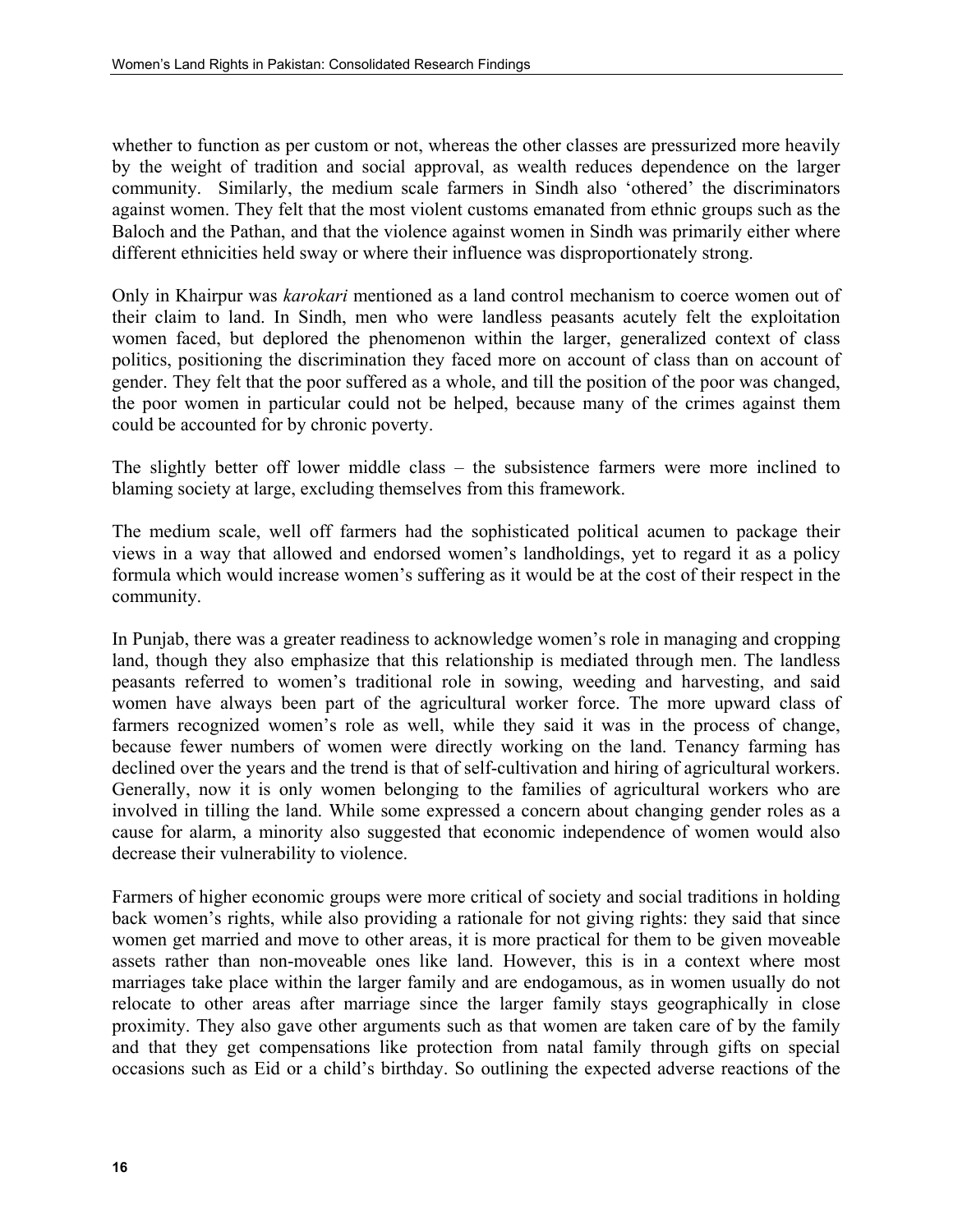family and the consequent loss of social status in case a woman makes a claim, they gave reasons as to why women should abstain from such a claim.

Men's reactions to women's ownership of land ranged from hostility to non-committal ambiguity. They expressed reservations about women's ability to administer and manage land; they doubted it as a solution to women's issues; and above all, their opinions collectively dominated the meso-level 'community' that seemed to determine what is acceptable. And it seems that the lower the person is located in the socio-economic rungs, the higher their dependency on the community and its approval. So poor rural women will not find a constituency of support for owning and managing land, even if they scrape together the means of acquiring it, and their ownership and management of land would have to be in spite of the community, and obviously not because of it.

It is also evident that there is a serious crisis in the agricultural sector and all those whose lives are directly or tangentially involved, are feeling its brunt. It seems that apart from large scale land owners, dependency on agrarian economies is resulting in livelihood insecurity for all. Read together, the points highlighted in the FGDs raise questions about the viability of land acquisition as a subscription for raising the status and position for poor women. Though it would undoubtedly raise them out of the levels of poverty they currently experience, it may not be as effective for offering them a form of empowerment that leaves them autonomous and secure visà-vis the men in their families, in their community and society.

#### **Women's Land Rights: Women's Perceptions**

This section summarizes the main themes and trends for women's land rights emerging from the eight sites where fieldwork was conducted in the four provinces. It is based upon four categories of field interviews: a) semi-structured interviews with women regarding their perceptions about women's land rights; b) semi-structured interviews with women about violence against women in connection with land claims or ability to bear children, especially son/s, so land inheritance may be assured; c) life history interviews with women about their land claims and/or land ownership; and d) focus group discussions with women who were either landless peasants or subsistence land owners. As discussed in the section on methodology, the themes that we probed pertained to women's land rights, women's relationship with land, women's mobility and *purdah* and access to state and informal institutions for resolving issues, violence, community and family perceptions about women's land claims and women's faith in various mechanisms for redress.

#### *Importance of Land*

Women's perceptions with regard to the importance of land in all field sites were common. Land was valued as an asset that served multiple purposes ranging from sustenance to livelihood, respect and honor to power and prestige and, from provision of shelter and security needs to one's status.

Women emphasize the importance of land; however, their reasons and arguments revolve around the central theme of marriage. Women feel they are not accorded the status of a permanent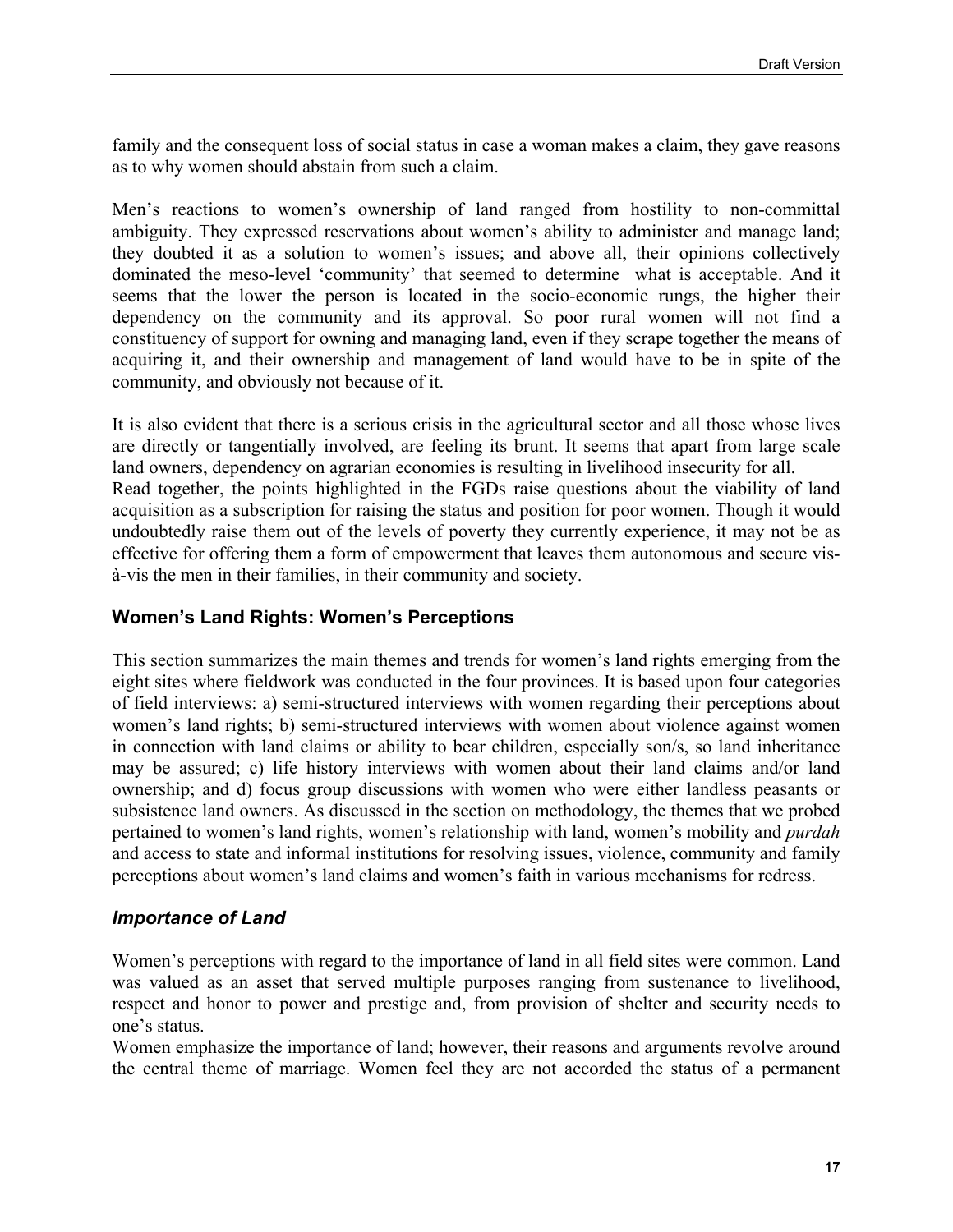family member in either family – natal or in their in-laws and that is one of the reasons why they are denied the right to land.

Some women felt that those who financially contribute to the house warrant higher respect, and expressed a desire to work in this manner. For women it is irrelevant who makes the decisions regarding the spending of money; they felt their status is enhanced when they contribute to the family income. Many women expressed their desire to work because they thought they suffered because of their economic condition and if they had livelihood options, they all would be fine. They pointed out that the main reason for preference of boy is that boys earn. Thus for many, land was important as it could be a source of income; however, they were clear that so long as they could contribute financially, they would be in a strong position.

# *Women's Ownership of Land/ Inheritance*

Two major streams emerge from our field data: the first indicates the denial of land to women on the basis of customs or the lack of land available to a family. The second data indicates that in some of the rich landed families, women are given land as part of huq mehr (dower) for a variety of reasons including to honor the girl and her family or to prevent the state from redistributing land.

A majority of women know that women have a right to land, however they point out that sharia is not observed with regard to women's land rights or other rights. Some explained the lack of women's rights to land in the context of culture. Some said that women do not claim their right to land out of the fear of antagonizing their family, which in most cases is their only support or safety net. Many women across sites stated that land claim by a woman is perceived as a source of discord within families, inviting hostility from the husband's family or brothers and other male members on the father's side.

Generally women accept and reproduce such arguments because neither does culture encourage land ownership claims by women nor does the economic position of an average family support their claims.

Noshki district displays completely different dynamics of land ownership where the question of giving land to a girl does not arise at all due to the prevalence of the custom of 'mard bakhsh'(literally: willed to a man) that is exclusively practiced in this part of Balochistan province. The formula for the distribution of land and inheritance is based this local custom and as the term itself indicates, the land of the tribe or a sub-tribe is only given to a man who has sons. The more sons a person has, the more land he would be entitled to obtain whereas, a man without a male issue does not qualify to possess any land of the tribe or a sub-tribe. A man already in possession of land having daughters and no son, can only pass it (land) on to his nephews because a woman does not have any share in this land. This custom is commonly found in Jamaldini and Badini tribes and is only practiced in District Noshki.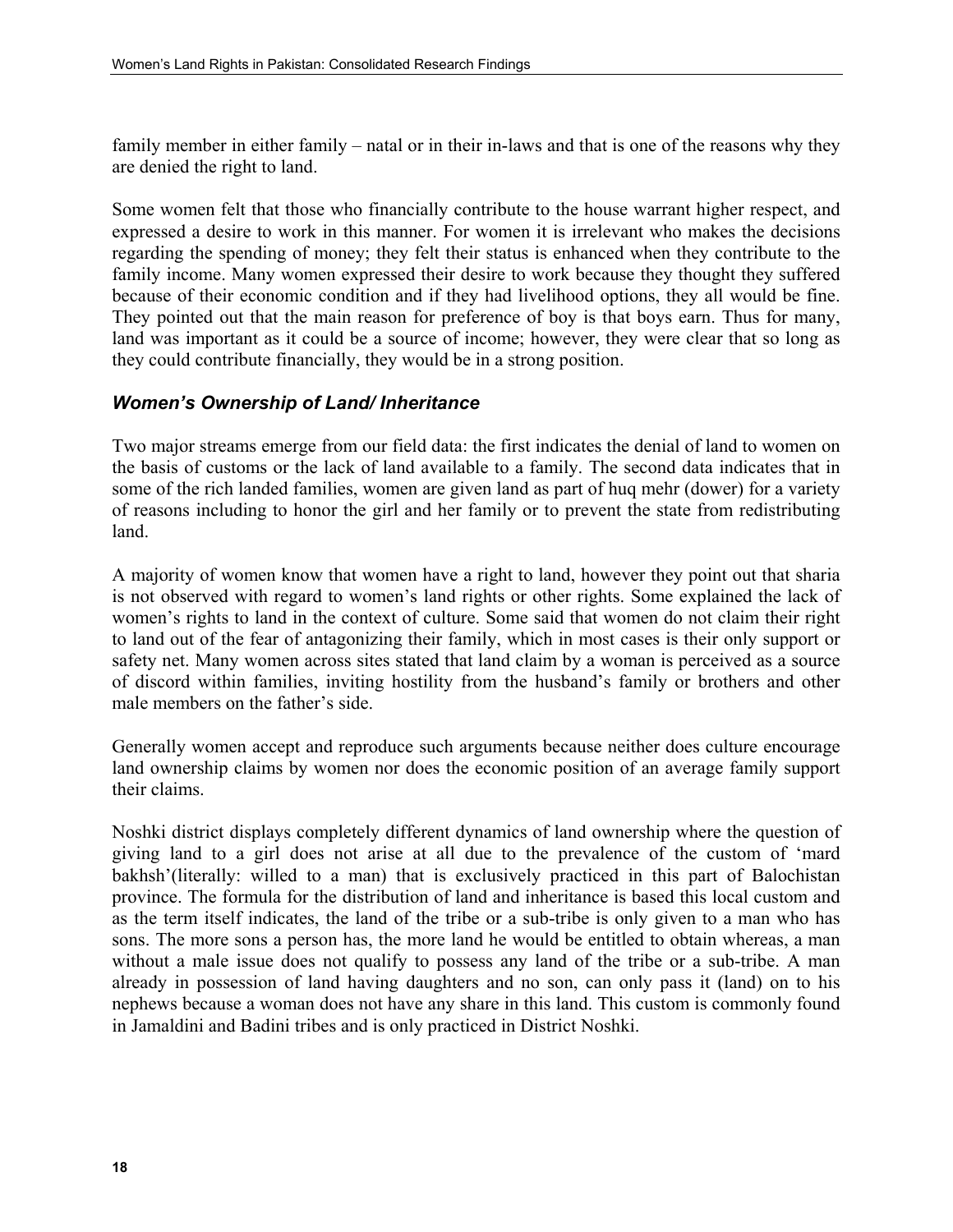In contrast to Noshki, we find that some of the landed families in Southern Punjab, where landholdings are fairly large, give women land. The reasons are varied: The socio economic class of a woman and the educational level of a woman as well as her and the family may play an important role in making exceptions to the cultural norms governing society by according women their right to inheritance. Our findings from Multan district indicate that women belonging to the landed families (with big land holdings) do inherit land. The change in the old tradition of denying women land can be attributed to the land reforms that incidentally benefited women of the landed class. To prevent their land (which exceeded the ceiling fixed by the government) from being redistributed by the state, men transferred the ownership of this 'extra' land to the women in the family. Although the intent was not to accord women their rights of inheritance and ownership, the impacts of these measures have given women unexpected advantages. The fear of land redistribution by the state through land reforms ignited the fear that landless tillers would gain entitlement to land. Landless tillers' entitlement would not only have taken the latter out of poverty and powerlessness but would also have changed social relations in the area permanently in favor of the tillers. This was totally unacceptable and in comparison the idea of transferring land to women was less offensive. This laid the foundation for something positive that women were able to cash in on later. A woman from the Marral family in Multan said: "I am the fourth wife of my husband and I have two sons. In fact, my husband had children from all his wives and that was the reason for marrying four times because more wives and more children meant saving more land from being redistributed among others. My husband gave me 20 *murabas* (squares) of land as *haq mehr* during the land reforms which I claimed later and got from the government in a landmark judgment which ordered that land given in *haq mehr* has to be given to the woman even if it had been redistributed". She further added: "Interestingly, my husband named my sons even before they were born because he needed to give names of his children for transferring his land, after the land reforms."<sup>5</sup>

#### *Dowry Instead of Land*

Almost all women reject the argument that women are compensated for the lack of land rights through dowry because the respect and power that land ownership brings is not comparable to petty gifts that women receive in the shape of dowry or later, on occasions like Eid etc.

Some women feel that decisions related to marriages are primarily dictated by the concerns about land ownership and inheritance: the amount of land a woman is likely to bring with her is the criteria for marriage; similarly, women are made to marry within family to ensure that land stays within the family. Poor women prefer inter-family marriages because they believe that there is a basic understanding about the family problems and the pressure for dower is less.

A few women who argue against women's right of land ownership echo the reasons given by men: they assert that dowry and other forms of gifts are compensation enough for women because they do not have the responsibility to economically support families. The other justification given by women is the protection they receive from their men and natal family,

<span id="page-24-0"></span> $\overline{a}$ 5 According to information shared by a respondent during an interview, Marrals were one of the three biggest landholding families of Multan before the Land reforms were introduced, Bappis and Dairs being the other two.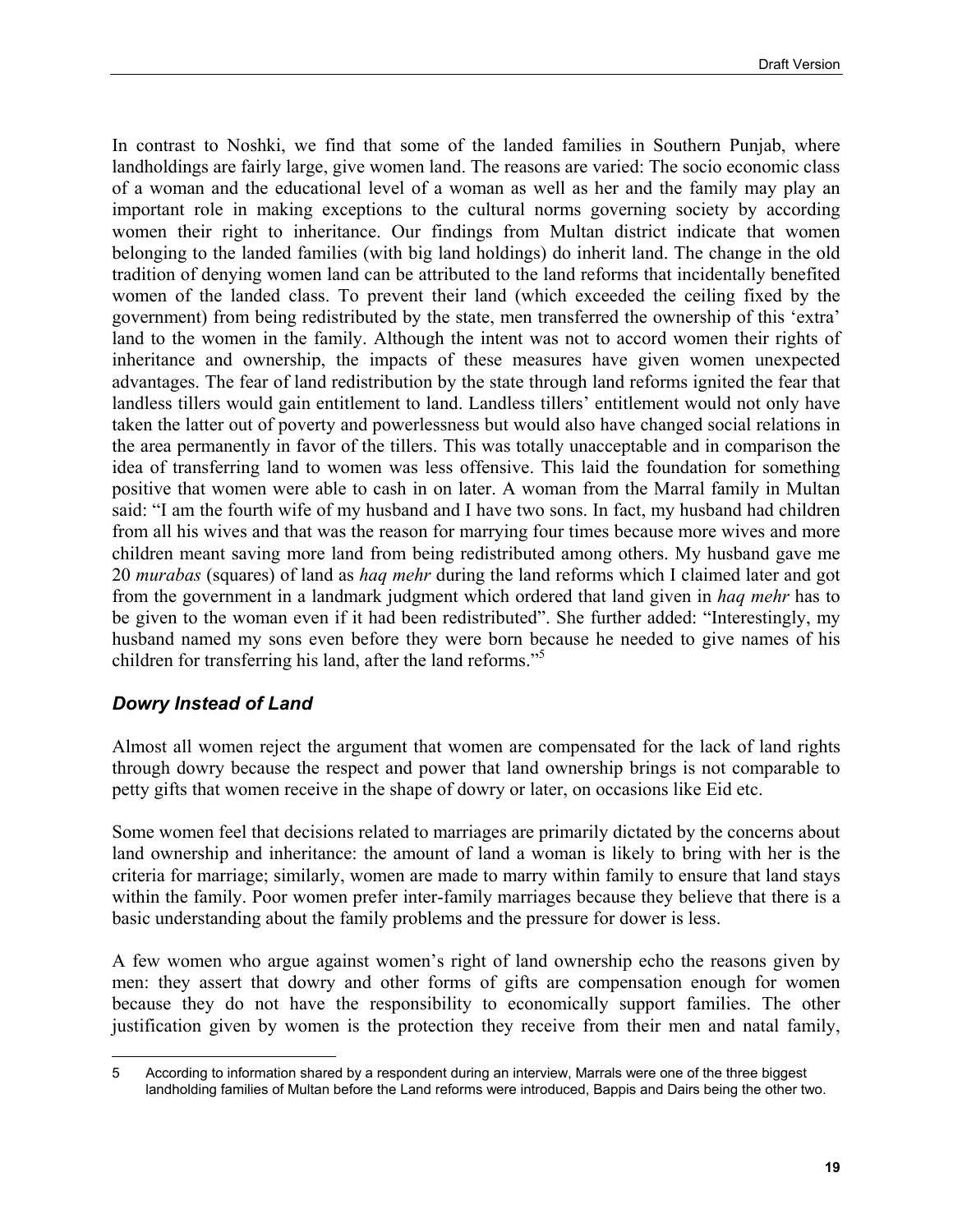which they would have to forego if they claim land. Most women were unwilling to risk forgoing that support and protection, which they believe would be lost if they claim their right to land. This set of women also asserts that the denial of land does not equal the level of compensation, it is justifiable by inferring the logic of the religious rules of inheritance, which do not give women an equal right to land as men.

Noshki, where a majority of women are neither given dowry nor a share in inheritance, presents an aberration to this pattern as a woman in Noshki cannot even claim the 'lub' or bride price which is received by her parents at the time of her wedding.

# *Control and Management of Land*

While a majority of the male as well as the female respondents across sites did not argue against the right of women to own land, its control and management was widely perceived to fall in the purview of men on the premise of women's purdah, mobility, lack of practical knowledge, marketing and negotiating skills.

Managing land through leasing it out to men came out as the most acceptable and viable form of arrangement for land management according to the perceptions of a majority of women interviewed at all sites.

Most women, when asked who they would give/will land to land if they were to inherit it, said that they would give it to their sons or their children. Some said that they would use it to go for Haj (pilgrimage to Mecca).

#### *Interfamily Marriages*

Marriage is related to security regardless of the concern whether the husband is a good person or not; early marriages are preferred among many people because they assert that girls can then grow according to the wishes of the husband. Early marriage also reduces the risk of elopement or marrying of girls of their own choice. Early marriages are a norm in most field sites. Considerations of dower and not land entitlement dictate the decision of marrying the girl within or without the family. That is because not many women are entitled to land.

A significant number of women in the selected sites were married within their extended families and clearly favored interfamily marriages in general for reasons such as familiarity with the family and the man, more security for the woman, more regard for each other's family and, common customs and traditions making the adjustment easier for the girl in her new life. On the other hand, a few women (like some men) said that marriage outside the family was preferable due to medical reasons.

A majority of the respondents did not indicate any connection of land with interfamily marriages neither did the respondents in general know of such cases where land was given or exchanged in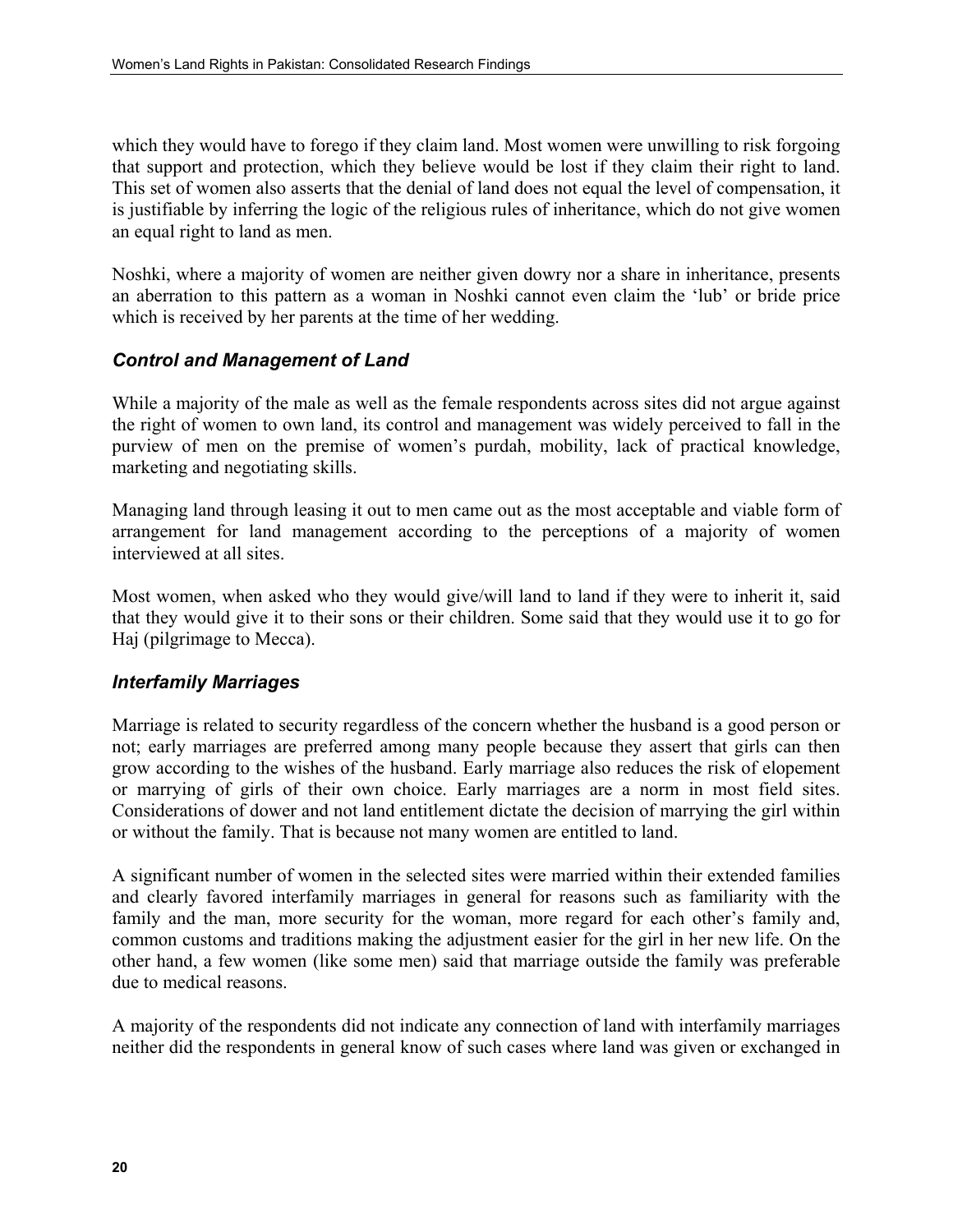a marriage. However, Multan was an exception where women from the landed class especially the Gardezis, have the tradition of exchanging land in marriages.

In Lahore, a considerable level of flexibility was observed with regard to marriage preferences, as many women believed that the success of a marriage depends on girl's luck, the education and conduct of the husband and his family as well as on the compatibility of the couple. The majority however, still favored inter-family marriages for reasons such as: biradari (caste) pressures and compulsions, familiarity with the family and the boy, strengthening of family bonding and, the emotional and moral support provided by both families to the couple in difficult times.

Exposure to the urban environment, class and educational levels also seem to play an important role with regard to the level of flexibility, openness and acceptability shown for marriages outside the family. For example, as opposed to the landed class or the affluent business community in Lahore, women belonging to the middle and low income group families seemed more open and flexible in considering good proposals for their daughters whether they were within or outside the family.

Somewhat similar patterns were observed in Gwadar as well. All the women in Gwadar were convinced that interfamily marriage is the best option for a woman because it gives them a high degree of protection and security; ensures a check and balance system of influence; accommodates intervention by natal family; allows women uninhibited access to natal family; lowers probability of conflict and has a built-in process of mediation should conflict occur.

Poor women also echoed similar preferences for inter-family marriages across sites, stating that both sides understand the problems related to poverty and therefore the pressure for dower is less.

There was an interesting contrast between male and female perceptions in Noshki with regard to interfamily marriages where women strongly favored inter marriages but men were found to be quite flexible when asked whether women should be able to marry outside the family. Men's perceptions carried significant weight as they are the real decision makers in their homes. It was surprising to know that unlike other sites where a majority of men supported interfamily marriages while associating them with customs and traditions, honor, security and purdah, an absolute majority of the men in Noshki said that it did not matter to them whether women of their families marry within or outside the family. Such a high degree of acceptability for the outsiders by the men in Noshki points either to a contradiction in their theoretical and practical positions or may actually mean that they are flexible and open to proposals even from outside the extended family or the tribe, provided that the groom's family pays a handsome amount as 'lub'/wulwar (bride price). Hence, the flexibility shown by men may be linked to the local custom of 'lub' (bride price) where this, becomes the major consideration for a woman's marriage.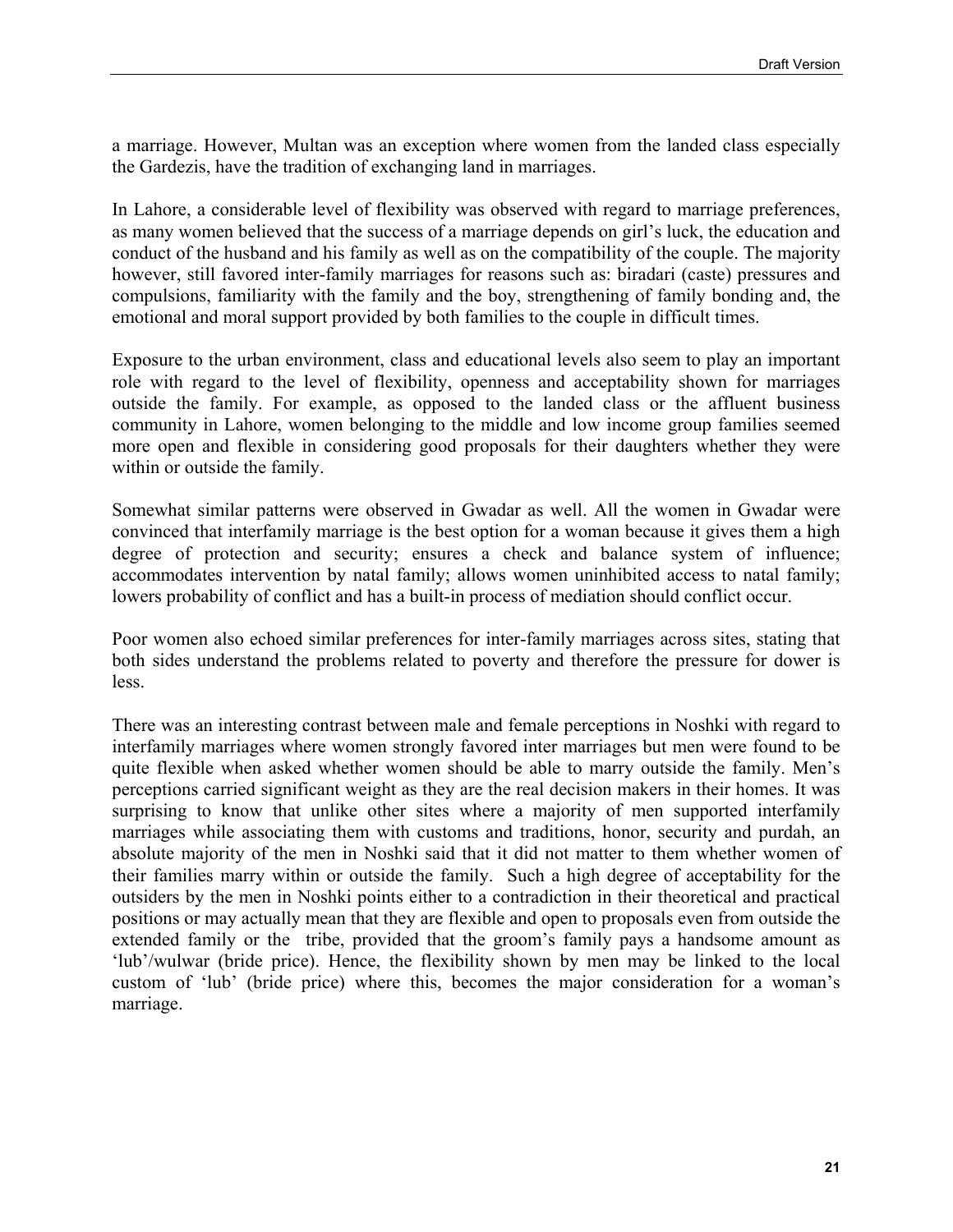Also, as women do not inherit land in Noshki, it does not matter if they are married within the tribe or outside. The political economy of marriage changes as bride price appears to be the decisive factor. Therefore, if another tribe pays a higher bride price, it is acceptable to men.

# *Purdah, Mobility and Freedom*

Most women felt that degrees of *purdah* were instituted for the protection of women so it would be counter-productive to resist it, and mobility was also curtailed for their own benefit. Some even say they value respect more than autonomy.

Mobility or lack thereof particularly in rural areas is associated with a woman's class position as it is a marker of social respectability and the wealth at the disposal of her family. Women belonging to higher classes are not allowed to move freely; chores that require going to the bazaar are left for women of lower classes. In higher classes, mobility and *purdah* are conflated. Although this is changing in urban contexts, in that women go to bazaars in the cities yet in their own local communities they do not venture out. They depend upon women from the lower strata who are relatively more mobile, to do their chores in the local bazaars. The extent of the latter's mobility varies, depending upon their caste and related social role.

Mostly arguments that women cannot access public space as they cannot negotiate with men or supervise them, that they cannot deal with the outside world, that their lack of knowledge about agriculture and specific tasks like watering land at night puts them at a disadvantage, are forwarded as a means of demonstrating that women are incapable of managing and controlling land. Men assert that *purdah* does not allow them to learn or acquire this experience.

Our fieldwork analyses indicate that women who own land are disallowed to acquire the requisite knowledge of agriculture under the label of *purdah* and respectability and those who have knowledge of tilling, harvesting, seed preservation etc are poor and the possibility of owning land is non-existent. Thus women are systematically prevented from acquiring the necessary knowledge to manage and control land if there is a possibility of owning land; on the other hand, women who do have the necessary knowledge have no hope of ever owning land.

Most women were acutely aware that it was not *purdah* that deterred them from achieving their goals and aspirations (whether to attend school and college or to have careers and employment) but male control that hampered them. They blamed the men in the family for disallowing them from accessing the public sphere and said that women can do anything while observing *purdah*. Observing *purdah* was not seen to be a hurdle in the way of mobility or freedom.

Overall, there were different responses of women regarding their perception of freedom. For most freedom includes personal, social, economic and non-material dimensions. Most of the women pointed out that old age is the time when women are the most free in their lives in terms of mobility, interaction with the outsiders, fewer restrictions, more relaxed codes of *purdah*, and, higher decision-making authority. Education and age are the two factors that seem to affect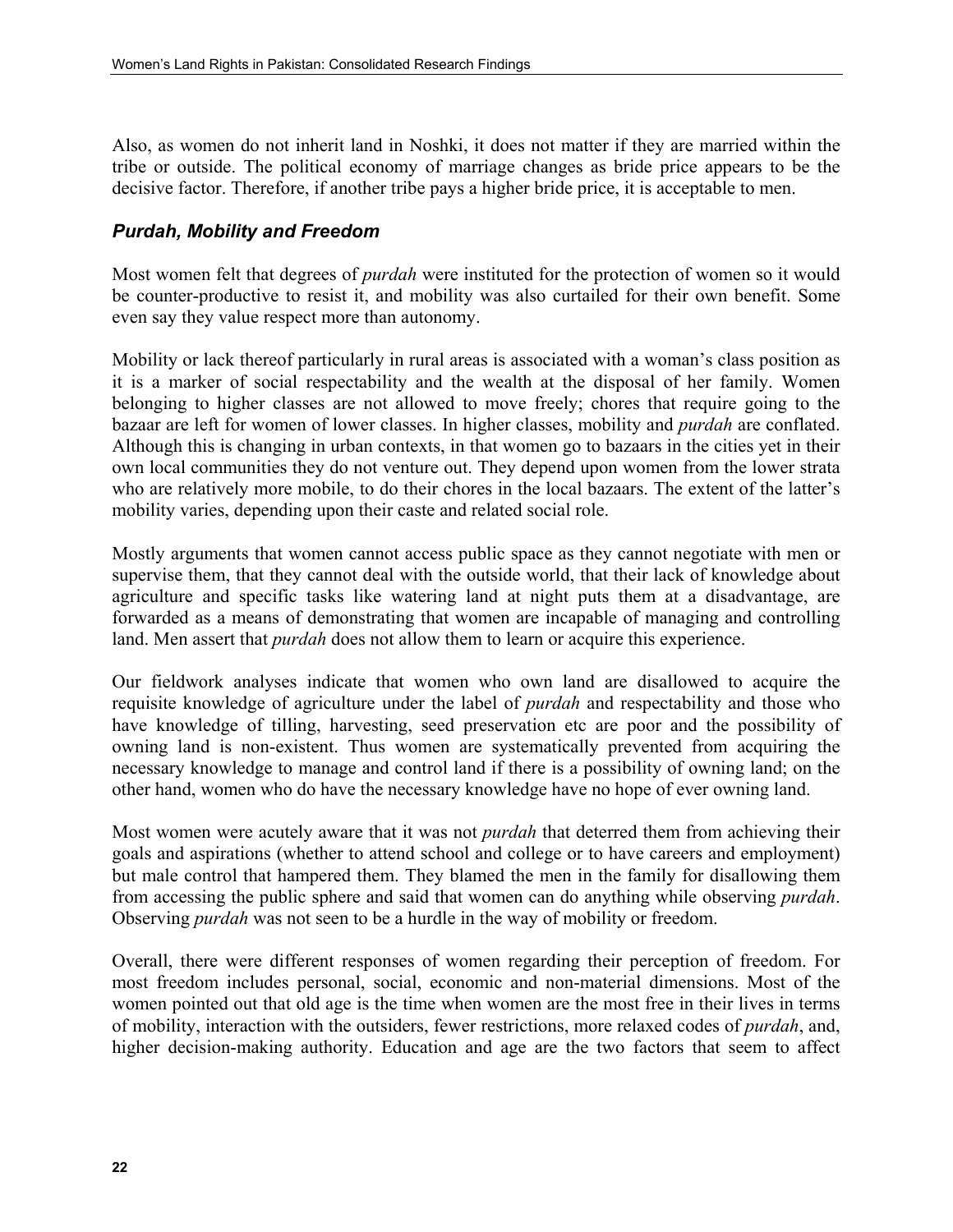women's mobility. Those who are more educated have higher level of mobility; older women also have more mobility.

Older women are mostly consulted regardless of education level and their opinions are given respect; younger women/ girls are consulted regardless of education but opinions are not given much importance. Educated women express disagreement but defer to opposing collective wisdom.

Most of the women felt that they were the freest when they were children younger than ten years of age, or when they enter old age, post-fifty. Younger women think women are free at the age of 40; older women say 50-60; a 70-year old woman distinguishes between freedom and power: 'Relatively speaking women acquire some power in decision-making when she has children but they can never be free', she said.

#### *Violence Against Women in Connection with Women's Claim to Land*

While talking about violence in connection to women's land claims, most of the women generally spoke about psychological violence experienced in the form of social ostracism or indirect violence by the state institutions administering justice. However, many women in Multan and Lahore who had taken their cases to the courts reported that they had also experienced serious forms of direct violence that were as serious as life threats and assassination attempts.

Our case study interviews in Punjab reveal multiple forms of violence that women, who fought legal battles in order to obtain their share in inheritance, experienced. Aside from the psychological violence and the social ostracism that a woman often has to face, the other forms of violence women complained about were: judicial bias, unnecessary delays in court proceedings, sexual harassment by the police and other officials and, threats by the opponent party and the land mafia.

Unlike Punjab, in N.W.F.P and Balochistan, no clear patterns between women's claim to land and violence against women emerge from the data. No specific link between levirate and violence emerges; in fact, from the one example that emerged in Swat, it appears that levirate works for the advantage of women. It is clear that levirate is practiced but is not driven by the intention of excluding women from access to land because the possibility of giving her the husband's land does not even arise. However, if a woman obtains her share of land pledged as her *huq/mehr* (dower), levirate may come in handy to pre-empt the possibility of the land going to an outsider.

The lack of data connecting land claims with violence against women in the NWFP and Balochistan may be the case because very few women are eligible to inherit land, and of these, very few would put in a claim to land due to customary practice, therefore, there are very few cases of violence aimed at divesting women of their land rights. In addition, even if there are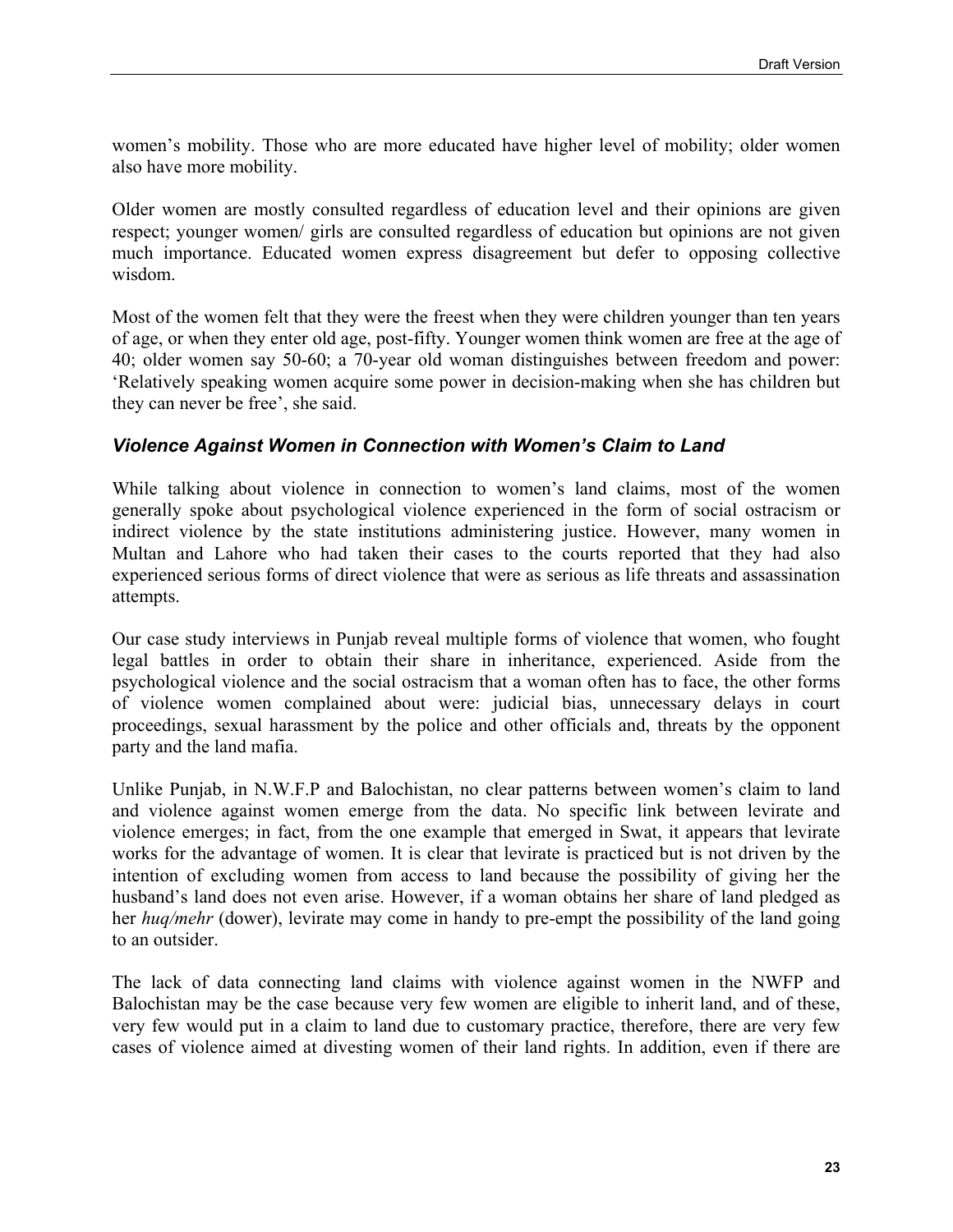such cases, they are seldom reported anywhere. Further, less violence against women in rural areas takes places probably due to interfamily marriages.

Across the country where women have gone to court in pursuit of their land rights with the help of a husband or brother/father, they have received this support due to the perception of being wronged. For example, when a widow was pushed out of her house along with her four daughters as she had no male issue, there was widespread condemnation. In the rare cases where women have been subjected to violence regarding land, family and community help. However, if a woman is not perceived to have been wronged, and she still goes to court, the family and community do not approve.

The above does not mean that no violence against women exists. Violence against women was reported in all sites. The reasons of violence against women include dower, infertility, scoresetting by the in-laws. The rationale for having children is not primarily perceived to be about the guardianship of land. Many women (including poor women) do not even know why they are subjected to violence; they bear it quietly because they think it is their religious obligation. A common perception is that if a woman is being beaten, she must have done something to deserve it; even women believe this.

Many women said that while infertility does not lead to violence in most cases, husbands do marry a second time to have children. They termed second marriage as violence on the first wife. They explained that if a woman cannot have children, the husband often remarries; but if the husband is infertile, the woman has no choice. Women on the other hand are taunted; taken to doctors whereas for other more serious health issues, they are never given medical attention. Children for women mean her identity, security and status. The sons she bears are integral to her identity and security.

Thus violence against women included discriminatory processes and attitudes. Psychological as well as physical violence were both pointed out by women. Women were also aware of systematic discrimination due to the patriarchal control of men.

# *Accessing Formal Institutions (Police, Courts)*

For women across all sites, to approach formal institutions means on the one hand, rupturing the familial support and foregoing their safety nets, and on the other hand, not having any assurance that the formal state institutions will support them either.

The local police officials in different field sites said that cases for land dispute go to courts; there are no reported cases of violence against women because culture is humane towards women; also, the natal family takes care of women. For women, going to police or court is not an option because of the connotations of loss of honor, and respect.

The data from Punjab indicates and the case studies from Lahore and Multan confirm that though the decision of approaching the formal institutions is a very difficult one in the beginning in our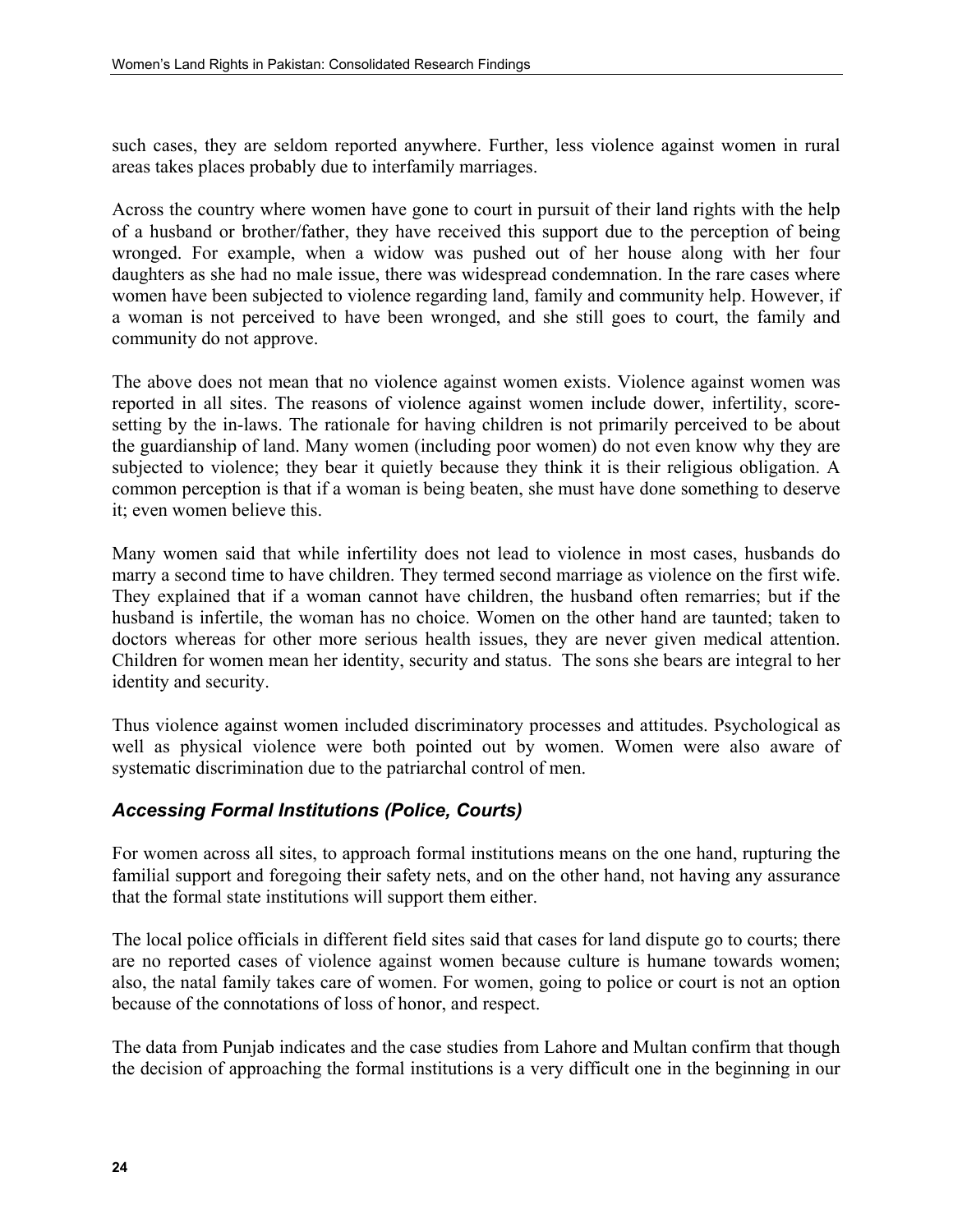cultural setting but women, who do muster up the courage to take that bold step once, get enough stimulus to fight their case till it is decided.

Not a single female respondent said they would opt for the court or police as the first option, in fact, that they would chose to avoid those. Their choice would be family elders, waderas, autaq, jirga whatever the people's institutions are, and not state institutions, because the state appears distant and peripheral, and cannot implement anything, whereas local solutions will be implemented. We assume that aside from not reposing too much trust in state institutions, the prohibitive financial and time costs involved prevent women from accessing the state as a first resort.

There is a higher degree of willingness to approach representatives of the local government such as the nazims and councilors (local government representatives), probably because these people are drawn from the local communities, and there is no real sense of going 'outside' for help. This was especially the case in Sindh and Punjab.

Women liked the thought of possessing land but were very well aware of the social cost that such a claim on their part would entail. Antagonizing the male members of family and risking the support they had from them is not considered the preferred option. The only conceivable circumstance in which they could own land and have family men's support as well was when one side of the woman's family supports her claims against the other side.

#### *Preferred Choices for Conflict Resolution*

Across all sites and all socio-economic classes, family elders were the preferred choice for land related disputes or any other kind of conflict resolution for women. Then came the local *jirga*, the punchayat committee or the local government representatives and if all else failed, only then would women resort to the courts. However, a woman who took her case against her stepson to the *jirga* expressed reservations about male dominated *jirgas*, that she said are unfair. A lawyer reported that more cases of divorce come to courts than earlier because people have lost faith in *jirgas*.

# **Conclusion**

We began this research on the premise that if women are able to obtain their share of land as a right, it would solve not only their individual problems in terms of empowerment but also address the issues of poverty and vulnerability that women and men face at the collective level. We assumed that land as a resource as well as a source of power and status would contribute significantly to women's empowerment if the state were to distribute it in an equitable manner. Aware of the multiple issues involved, we decided that it would be important to go to different communities across the four provinces of Pakistan and in different geographical zones where land is valued differently to understand the complex dynamics involved in pushing for policy reform and change. We thus sought the opinion of men and women, of lawyers and elected local government representatives, intellectuals and women who had instituted cases in courts for their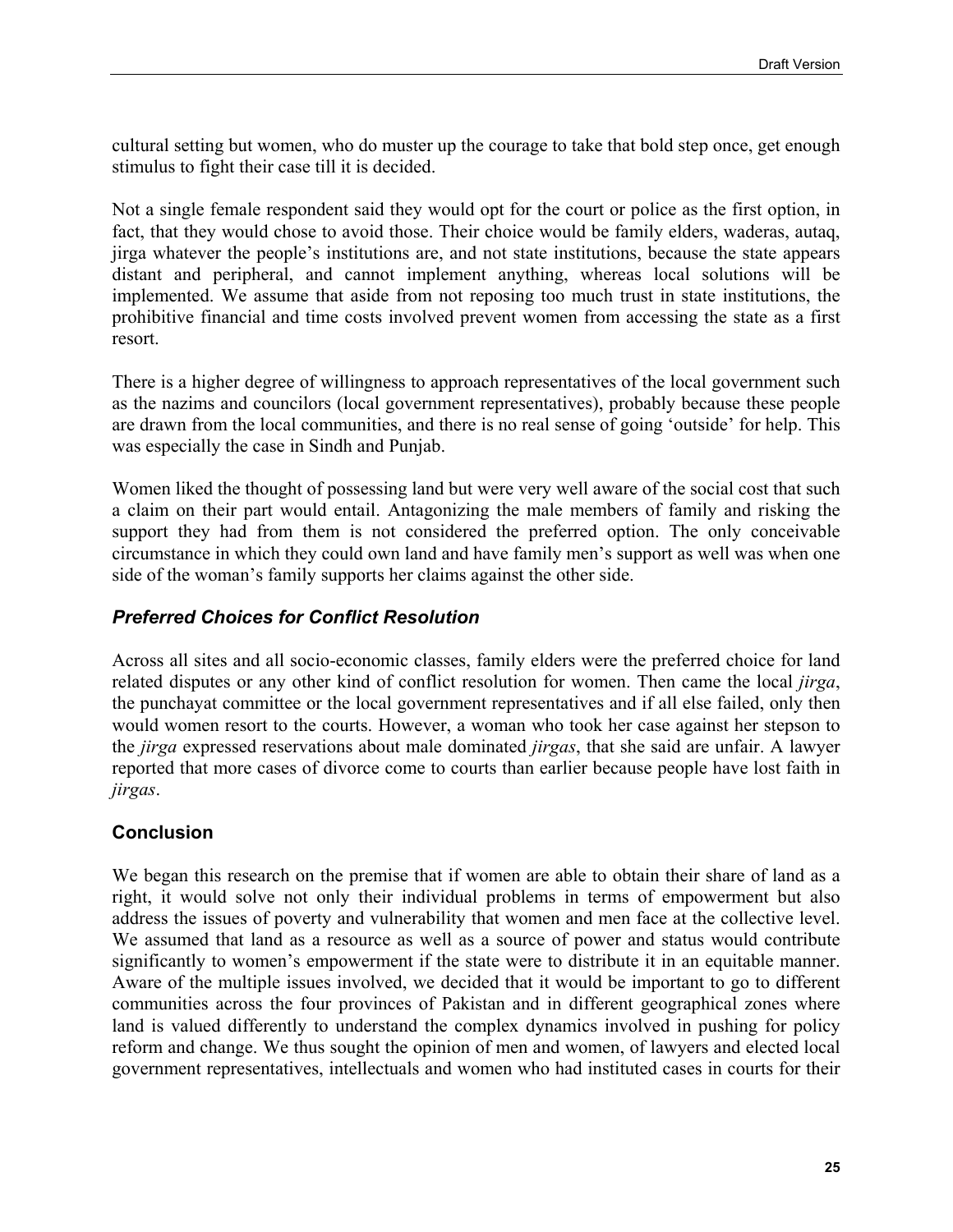land rights. We also sought the opinion of different categories of men and women who either had no land, or were subsistence farmers or large landowners. By comparing the data so gathered, we are able to reach some conclusions that could lead the way forward for policy specific measures.

# *Male Attitudes: From Support to Opposition*

Men view land as important not only as a source of livelihood but also as a marker of status, respect and honor in society. They emphasize that owning a small piece of land enables them to be guarantors or to act as sureties for bail or to acquire credit. Some men do not view land as a source of livelihood or subsistence but as a passport for solving other issues. For example, they could sell it or use it for commercial purposes. Thus there are changing values that are put on land in agricultural contexts.

On the question of women's right to own land, over 89% men across field sites said that women have the right to own land as Islam/Sharia gives them this right and some believed that it is a fundamental right that women should have, while 80% said that women should also control land. Around 20% men explained that women could not control and manage land due to customs and traditions, or that they lacked the competence, knowledge and skills to manage land. A majority believed that women could control land directly or through help from men. On surface it seemed that a significant majority of men were in favor of women's land rights. However, this does not translate into action and they have not acted on their beliefs in ensuring property share for women in their families. Further, a breakdown of the sites indicates that men belonging to areas where land is valued for its high productivity were against women's right to land while areas where land was not a premium commodity, men were more supportive of women's right to land.

A nuanced analysis of the focus group discussions indicated that men who belonged to the category of large landowners were generally against giving land rights to women. Acknowledging that Sharia gives women the right to own land, they argued that Sharia in this regard should only be implemented when it is being implemented in its entirety across the whole country. Therefore, while they supported women's land rights in principle, they said that they had no intention of giving land to their sisters/daughters/wives as it would unbalance social relations whereby men are providers and women are the responsibility of men.

Interestingly, some of the landless peasants also opposed giving land to women and expressed anxiety about women's sexual agency and the fear of reversed gender power relations. They felt that once women have land, women would mistreat them (the men) and that they may leave them to marry a big landowner. In contrast, most other men, including landless peasant, were supportive of women's right to land. For the landless peasants, women's deprivation was within the overall context of the poor and vulnerable facing asymmetric power relations, and women were entitled to land as the male tillers were in a positioning of class politics. Some even pointed out that women have increasingly begun to ask for compensation for not receiving land in the form of gold or silver jewelry or cattle or other moveable property.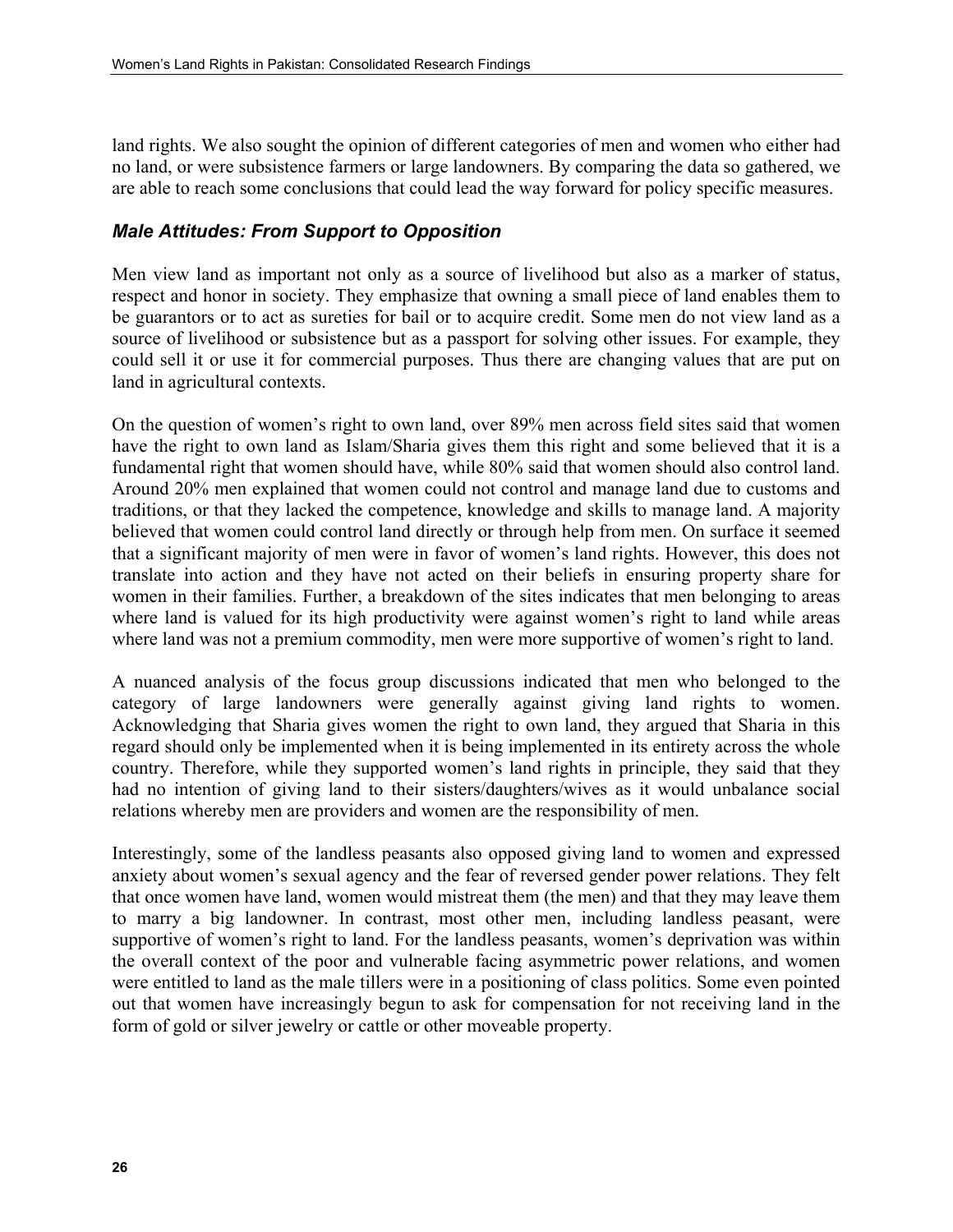# *Women's Perceptions and Experience*

While all women would like to own land and acquire or keep the associated status respect, honor and economic power that land brings, almost all are cognizant that such a situation may not turn into reality. As such, many explained the bargain with patriarchy/ male power: by not claiming land, they receive protection and care/love for the rest of their lives. They also ensure respectability, as people often do not approve of women who claim their right to land, perceiving them as selfish and greedy, bringing dishonor upon their family by weakening the power position of the father and brothers. Social disapprobation is intense in such situations hence women lose status when they demand land. Thus monetary gains do not necessarily outweigh the gains emanating from the social status conferred upon women who do not demand their land.

It appears that an unwritten charter regulates commerce in male/female familial relations that gives men more power, via patriarchy, but that also imposes certain conditions on the exercise of that power, for example acts of benevolence. Women are expected to forsake (constitutional and religiously sanctioned) rights and entitlements, and in return they are granted protection and security by male family members. The terms of this contract seem to be upheld by both sides and when either party breaches it, the aggrieved party cries foul and approaches other courts of appeals – either formal state institutions or appeal to societal regulators such as family elders, clan leaders, wadero, faislo etc. In terms of land holdings, this means that men control land and women do not attempt to claim it. In return, women are given identity, physical protection, financial security and their needs are taken care of. If she claims land, she foregoes her 'protection' and society rises against her and she is met with rejection, ostracism, character slander, and social legitimacy is revoked. Alternately, if her uncles or in-laws do not take care of her after her father or husband passes away, she demands land for her survival (or that of her children) and society and custom rise to assist her and condemn the man in question. Communities react against the aggressors to restore equilibrium. Separately, this bargain seems to be the most effective where alternates such as state institutions are the weakest.

Women across class and literacy groupings articulated a high level of awareness of the lack of social protection systems that left them dependent on kinship ties. So where they express an alienation from state institutions, it stems not from ignorance about the existence of such institutions, but is predicated on the perception that these institutions would not be able or willing to offer them protection, reprieve or justice. Indeed, they suggest that even informal, traditional systems such as the jirga favor the men and the rich and powerful, leaving them little choice but to accommodate patriarchies.

The 'bargain' with patriarchy is not a simple affair. Often, it is perceived as an unfair arrangement with which women have to live and make the best of. For example, a significant majority of women said that dower and gifts that they receive from the natal family are not tantamount to compensation for land. They are convinced that receiving land would be worth more both in economic and non-material (status, honor) terms.

The imposition of *purdah* and restrictions of mobility were not experienced by any of the women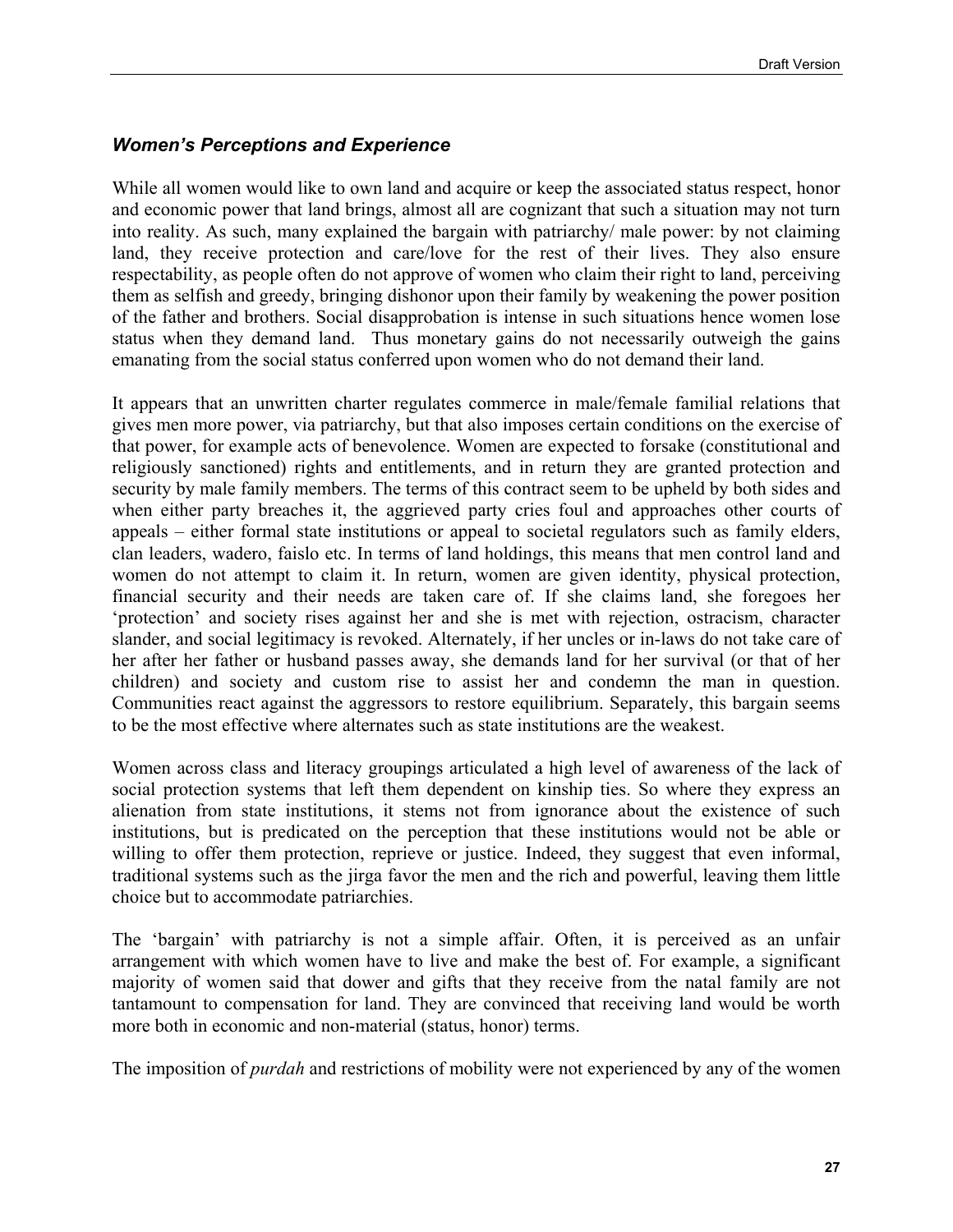interviewed as violence. Most women felt that degrees of *purdah* were instituted for the protection of women so it would be counter-productive to resist it, and mobility was also curtailed for their own benefit. Although there were a few who highlighted its repressive-ness (mostly older women who had given up *purdah* in old age and had greater mobility), no one felt it oppressive or violence.

Varying notions of *purdah* and mobility are determined by women's class position as the perception of respectability in a community is directly tied to her class and caste. While many women, whether poor, well off or rich observe forms of *purdah*, their mobility varies according to class and caste. We can thus speak of *spheres* of mobility. It is clear that *purdah* does not hamper mobility of the poor but mobility and *purdah* become conflated as one climbs up toward the upper rungs of the community.

The data underscores the insidious manner in which patriarchy operates: Women who have knowledge of tilling and agriculture do not belong to the class that can own land and those who could own land are systematically distanced from acquiring the knowledge of tilling and managing land due to restrictions upon their mobility. So women's mobility becomes a function of class and patriarchy. Thus, poor women who have no land to claim and no hope of ever owning land may work on the land; they can have restricted mobility but as soon as they become better off, their mobility is socially restricted as a marker of so-called respectability. Mobility is thus inversely proportional to women's social position vis a vis land ownership.

While it is obvious that women's *purdah* and mobility are not one and the same in women's experience and views, male views on women's *purdah* and mobility reproduce the rationale of patriarchy. They conflate the two and based on that logic assert that women's ability to control and manage land is virtually non-existent due to restrictions imposed by *purdah* and lack of mobility. For example, they assert that it is not easy for women to water the fields or supervise the laborers on the fields therefore, it is impractical for them to own land. They ignore the fact that many poor women till the land or help with crops and the process of food production and seed preservation. Managing and controlling land is male purview due to class and caste.

The decision pertaining to women and men's marriage, especially whether they should be married within or outside the family is often connected to their social class but is not directly related to considerations of land. This may be due to the fact that landownership is not widely spread out and land holdings are small and therefore do not play a critical role.

For women, the family is a comfort zone that is not breached by marriage. Interfamily marriages as a tool of local governance (local to livelihood community) since extended family (and joint family systems) largely persist on joint economic structures and livelihood systems, like farming and agriculture, where there is inter-dependence. Blood and family bonds need to be strengthened because it seems all other bonds are tenuous at best. And where this joint livelihood is coming apart, joint family systems are also collapsing. Men were more receptive to women marrying outside the extended family, and women were more insistent on its importance.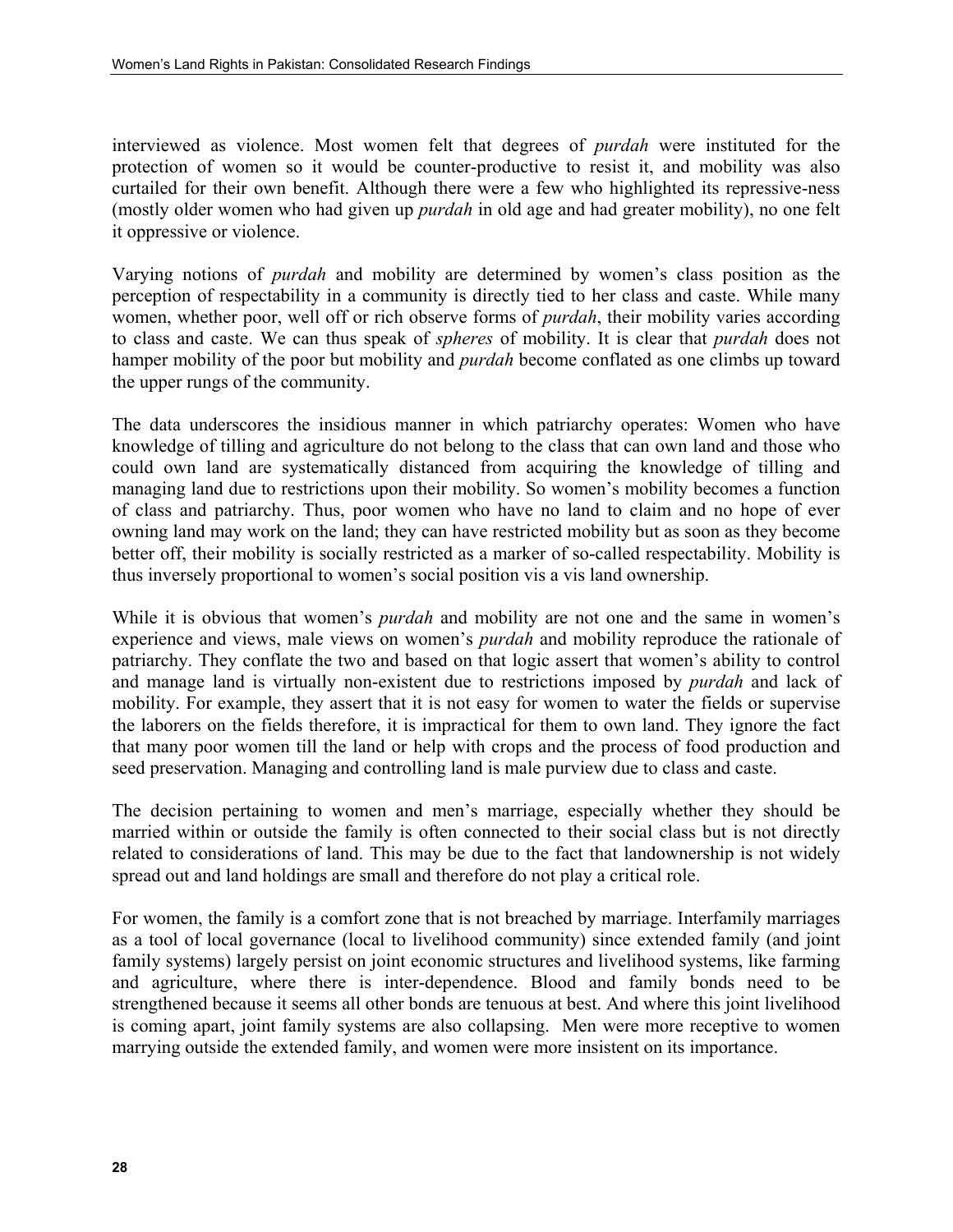All women say interest of their family comes before their personal interest, and they would never prioritize their self-interest over family. The women interviewed could not even hypothetically separate their personal interest from that of the family, and could not consider conflict between the two. Many women said if they had land, they would want to give control over to their husbands and deed it to their sons. It was this attitude and logic perhaps that led many men, large landowners, to put large tracts of land in their wives' and daughters' name to prevent land from being re-distributed to the landless tillers. While this was not perceived to be a threat to social relations or societal status quo, over the years we find that women have become assertive about their land rights and some control and manage the land that they received from their husbands.

We find that land ownership or the claim to land by women is not linked directly with violence against women. This is not to say that there is no violence against women—indeed, many women testify to violence within the home, but few connect direct physical violence with the claim to land. There are other 'punitive' measures such as cutting off relations by brothers or the natal family and societal displeasure but no incidents of violence are reported as a result of possible claims to land. On the other hand, people have pointed out that men usually kill or can be killed as a result of dispute over land.

Interestingly, many women whose husbands had remarried said that husband's second marriage should also be counted as violence against women. Many women respondents' husbands had remarried, or the respondents were themselves second wives. In fact (in departure from the Indian experience) there was no connection found between infertility of women and direct violence experienced by them – that many women attributed to the permissiveness of four marriages. Infertility (of women) was not regarded as a major societal issue, and most people said that women would probably suffer taunts for it, but nothing 'stronger' than that, because the man could marry another woman and procreate.

The women were mostly unaware of laws, rights and protections guaranteed to them in the Constitution, and significantly, nor was there much curiosity about or interest in the provisions. Women felt laws and policies operated in a sphere independent of and unrelated to the one they lived in, so invocation of laws would have no relevance in their contexts. None of the women said that formal institutions would be their first recourse, and would use conduits of jirga, appeal to wadero or pillars of community for justice. Only when these avenues have been tried (and failed) and a woman was desperate, not having any avenues of support left would she turn to either the police, the judiciary or district management officials. These latter institutions do not seem to have penetrated as options into lives of women and they felt removed and disconnected from them. Because of the inability of formal institutions to assert their writ and extend their protection to women, community based alternative safety nets have been developed such as the accord with patriarchy. For women to approach formal institutions means on the one hand, rupturing support and foregoing these safety nets, and on the other hand, not having any assurance that the formal state institutions will support them either.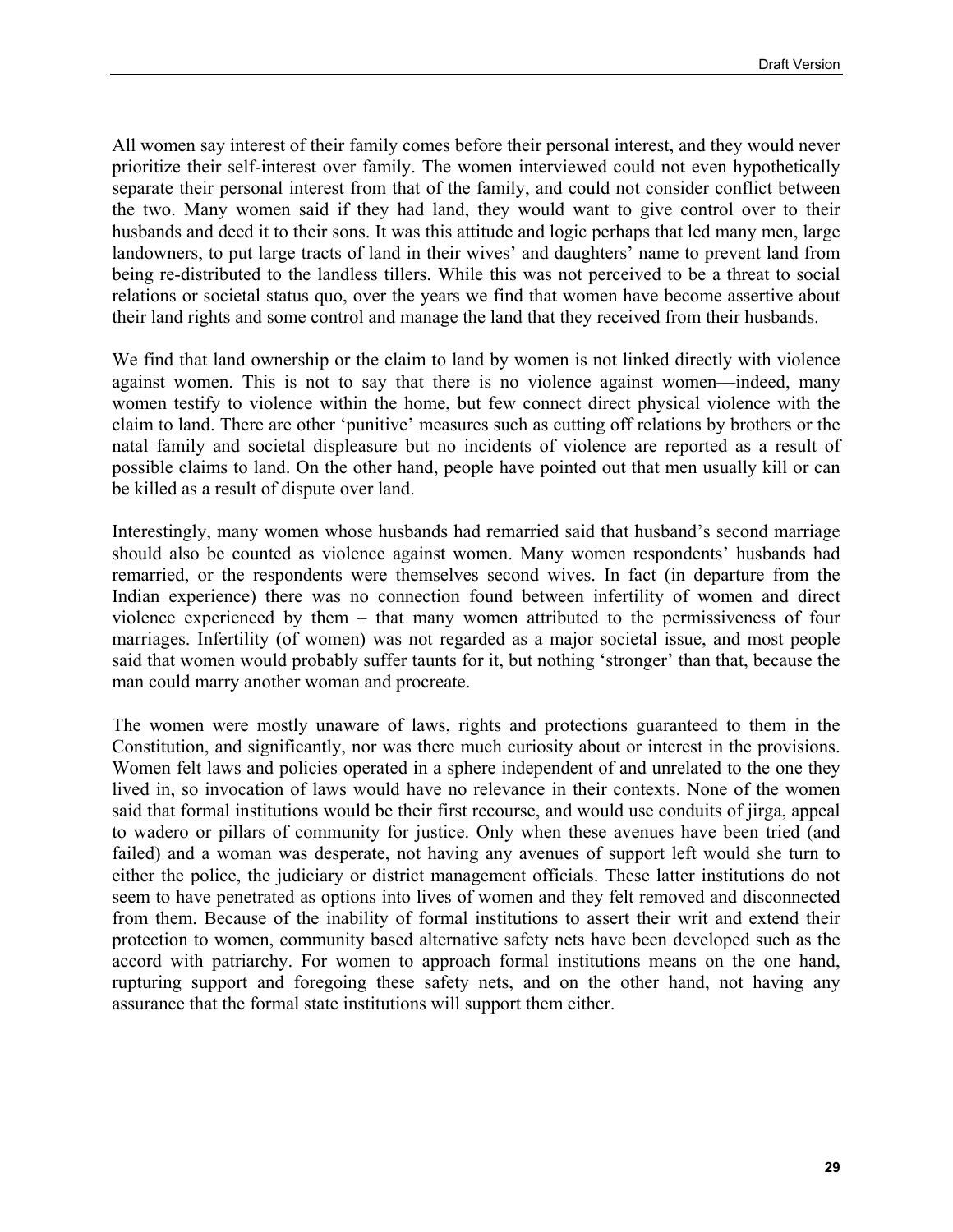The one exception seems to be the local governance bodies. There is a higher degree of willingness to approach nazims and councilors, probably because these people are drawn from the local communities, and there is no real sense of going 'outside' for help.

Women largely were more cynical about the possibility of land conferring power/ autonomy on them. They said the hostility towards women's empowerment was far more systemic that actual land in itself would be able to offset.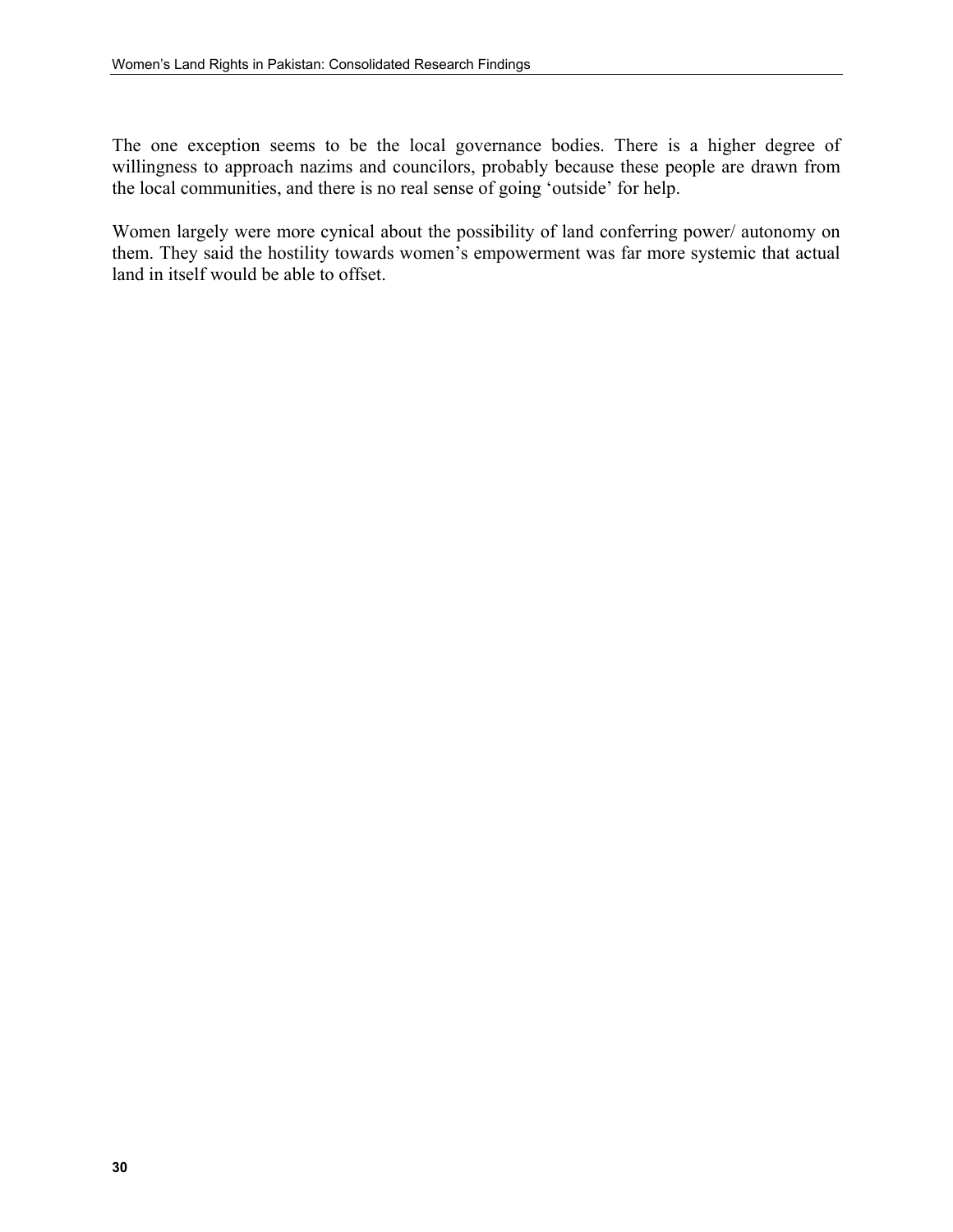# **The Way Forward**

Given the picture that emerges from the data, we believe that there are windows of opportunity, gaps and spaces that can be utilized effectively by the state, the parliament, the judiciary, and development practitioners to push for women's rights to land.

- 1. **Land Reforms:** There is no doubt about the significance of the intervention of government for land redistribution. There is a need to ensure that these redistributive laws and policies target the poor population and are gender sensitive. Women must be recognized as constituting a separate group and must be accorded rights as such. Once pro-poor and gender-balanced policies are in place, there is a need for effective follow-up and monitoring to ensure that any possible loopholes in the policy and law are not exploited to keep the less privileged categories of the landless poor and women deprived of the possible advantages.
- 2. **Islam and women's rights:** Since Shariat is the most widely accepted means of granting women the rights to own land through inheritance, one option could be to rely upon religion to demand women's equal rights to land, for example, in Turkey and Somalia, male and female children inherit equally from the father's estate. An alternate option could be to bring inheritance and other family laws under a secular Civil Code which would enable the State to enact gender neutral laws.
- 3. **Land to the Landless:** Joint titling system should be introduced to give land to landless women. This would enhance women's status and position in their families and society and would be a significant step towards acceding land rights to women.
- 4. **Women with Land:** Though small in number, women do hold titles to land but generally do not exercise control over it. The government should provide training/awareness opportunities and infrastructure support to facilitate women so they can control and manage land on their own.
- 5. **Food Security and Women's Traditional Agricultural Knowledge:** The current global food crises is likely to bring the focus of the world economy to agriculture. There is also a growing realization that local and indigenous farming practices are integral to sustainable agricultural output. Given the present out-migration phenomenon arising out of the intensification of poverty and lack of livelihood options in rural areas, rural to urban migration may imply a complete loss of entire knowledge systems. Since women form a major part of the traditional agricultural system, it is important to ensure that women's knowledge about agricultural systems is not only preserved but also transferred to others. Therefore steps should be taken to preserve and build upon this knowledge.
- 6. **Devolution and Local Bodies:** Elected local government officials such as the nazims are the only arms of state machinery that women felt they could reach out to as a last resort. Local councilors could be used to play a role in land disputes or for ensuring equitable distribution of inheritance and minimizing fraudulent methods of land capture.
- 7. **Agricultural Labor:** Agricultural work should be brought into the fold of formal economy so it could be regulated and workers could be protected. Women's contribution would thus be recognized and valued, and the multiple issues of agricultural labor could be addressed more effectively.